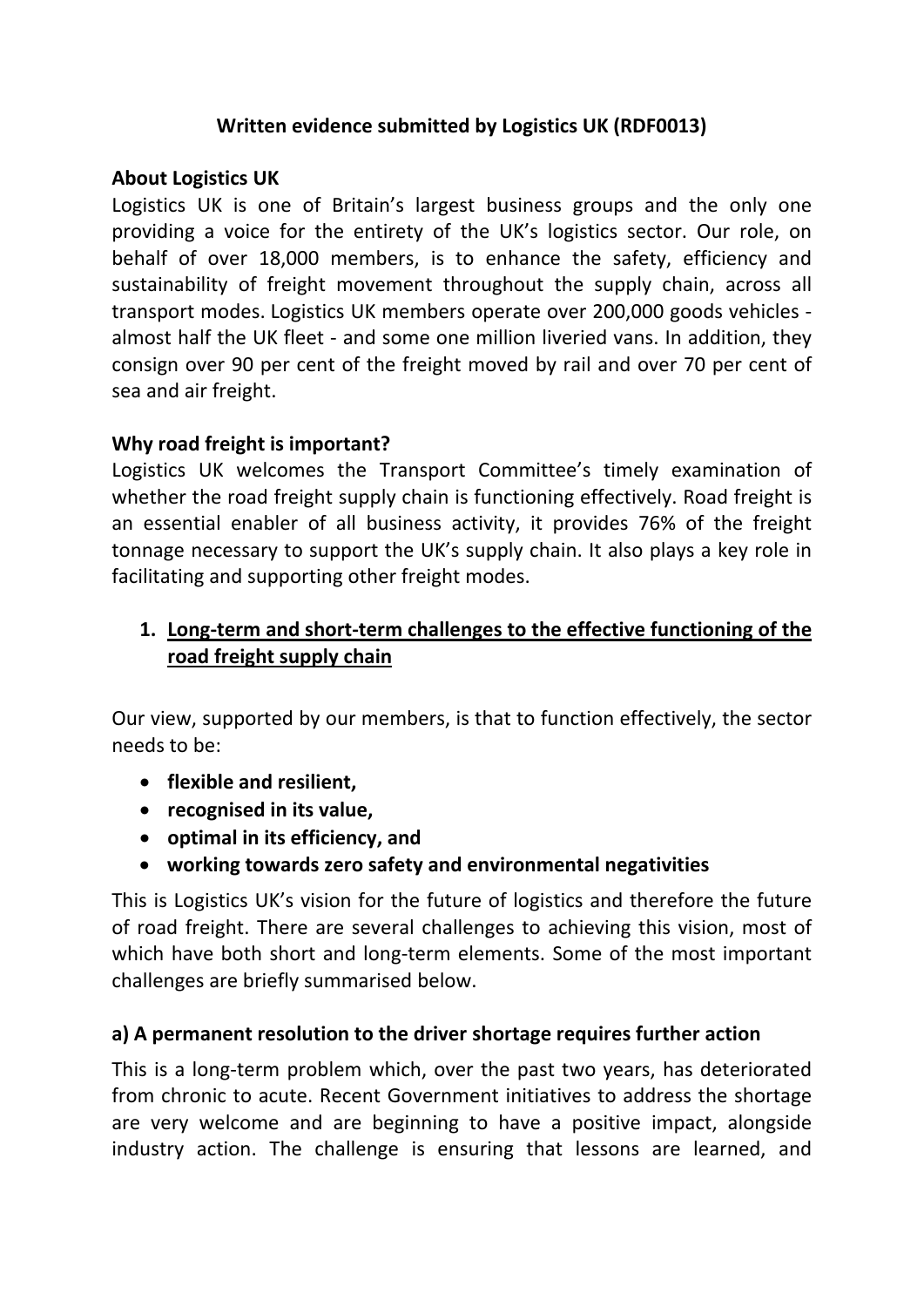improvements are locked in to avoid this occurring again. To take a few examples:

- **Regulation must not place undue barriers for entry into the profession making it a comparatively less attractive career route:** Legislation that came into effect on 15 November to streamline driver license acquisition has helped ease the short-term problem of bringing candidates into the industry quickly. It will also provide long-term benefits as it will be a quicker process to gain a full Cat C+E HGV license.
- **Training packages from Government must work for different sectors**: The Skills Bootcamp provision of £10 million for HGV Driver Training is a tremendously helpful short-term measure. In the long term, however, we need to work jointly with Government and our members to boost usage of the apprenticeship provision for HGV drivers, in particular the new Driver C+E Apprenticeship which launched this year. We are encouraging members to use this provision, but we also want Government to take a more pragmatic approach to the rules, for instance amending its 20% off the job training rule to 10%, as this is a barrier to uptake.
- **Government's approach to visas should be in line with its strategy to put in place an immigration system that works in the national interest:** We appreciate that this is a politically sensitive issue. The short-term visas announced by Government are welcome and helped alleviate some of the short-term issues around driver availability. However, we want Government to look carefully at its immigration policy going forward, and to make the Skilled Worker available to a selected number of Level 2 occupations such as HGV drivers, as currently it is limited to Level 3 and above roles.
- **Improved driver facilities are critical to improving the image of our industry, securing its future capability and can only be delivered with government help:** Joint industry-government focus is required to improve conditions and facilities for HGV drivers. Industry is improving pay and terms and conditions with further action planned around a Year of Logistics designed to boost private sector activity to promote the sector and drive positive change within it. There are some elements that only Government can help solve, however, such as the provision of highquality, safe and secure parking spaces around the Strategic Road Network. We have warmly welcomed Government pledges on this and encourage swift and purposeful delivery.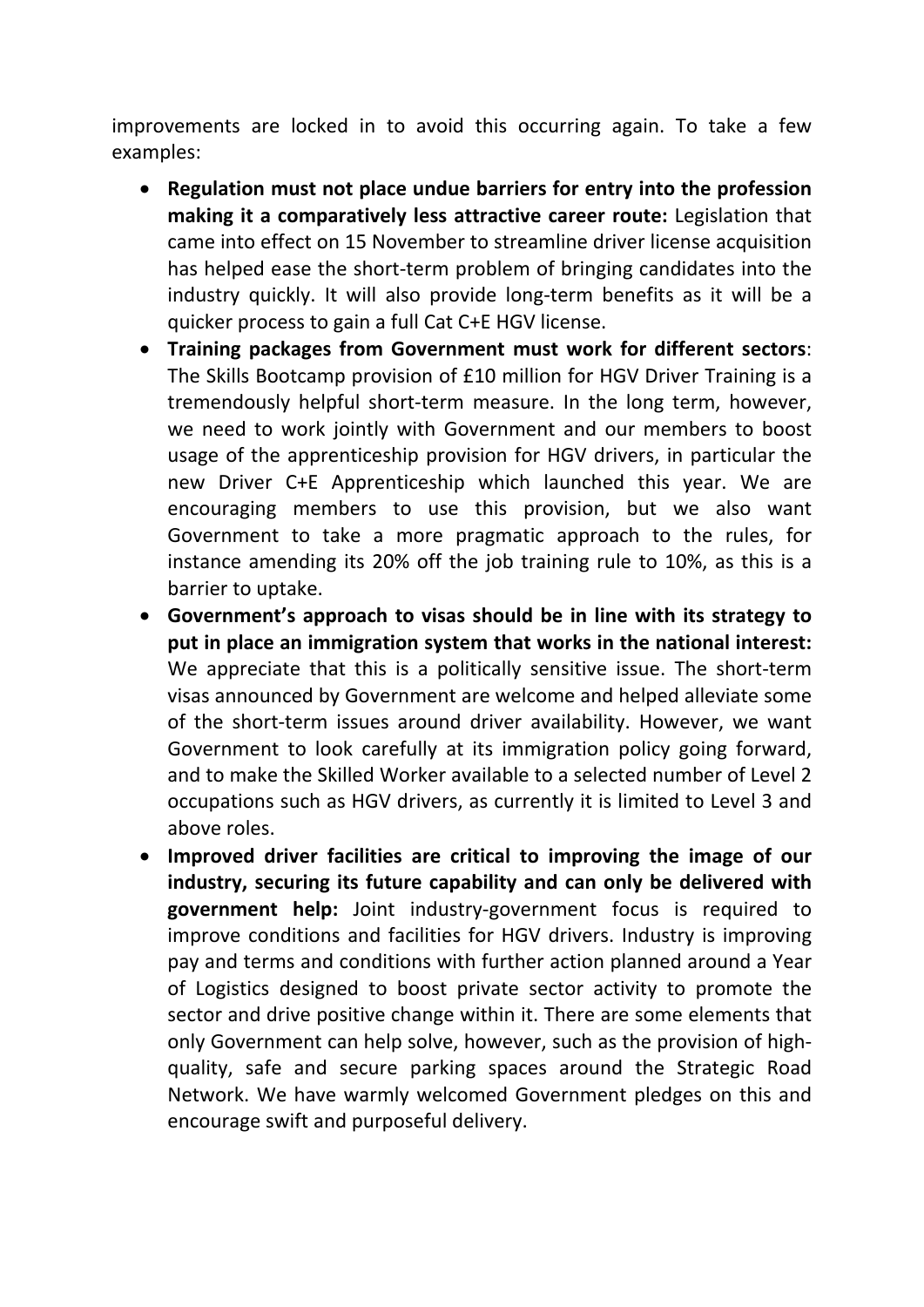# **b) A patchwork quilt of local regulations is emerging and needs to be addressed**

A more efficient freight network requires a clear set of operating rules across the UK. Unfortunately, a dynamic has emerged that is taking our sector in the opposite direction. For example:

- **Clean Air Zones (CAZ)**: We are comfortable with the environmental requirements of CAZs and have not opposed their implementation/introduction. However, there is a lot of unnecessary red tape because their payment systems are not linked, and it is not always possible to pay online. This is a joint Defra and DfT responsibility, and we have been told that it is deliberate policy to make payment difficult as it will drive compliance. This seems to us an untenable position for Government to take, which should be changed.
- **London Direct Vision Standard (DVS):** We have no objection in principle to the aims of this scheme, but it has created a set of new and separate technical requirements which anyone wishing to operate in London needs to comply with. As London is by far the biggest city in the UK, many members feel it is prudent to comply so that they have the option of running into London when necessary. The scheme also has several administrative problems, including delays in issuing permits. This has led to one member having to keep over 100 new London-based vehicles parked up for over a fortnight.

Central Government should take stock of these local and regional measures and bring in national payment systems for CAZs and other local road charges such as the Dartford Crossing and in general ensure they are operating with the minimum of delays and red tape.

## **c) Planning policy does not deliver for freight**

While not a DfT-led policy area, it is important for the Transport Committee to be aware that the planning system is a barrier to delivery of an efficient freight system. For example, logistics land is often directly threatened by housing development and restrictions on freight operations are often imposed where housing has been permitted near existing facilities. Conversely, there is a very slow process for gaining approvals for much new freight infrastructure. We are campaigning for planning policy reform to take account of these challenges and deliver improvements for freight.

# **d) The route to decarbonisation could lead to significant inefficiencies and cost increases if not planned carefully**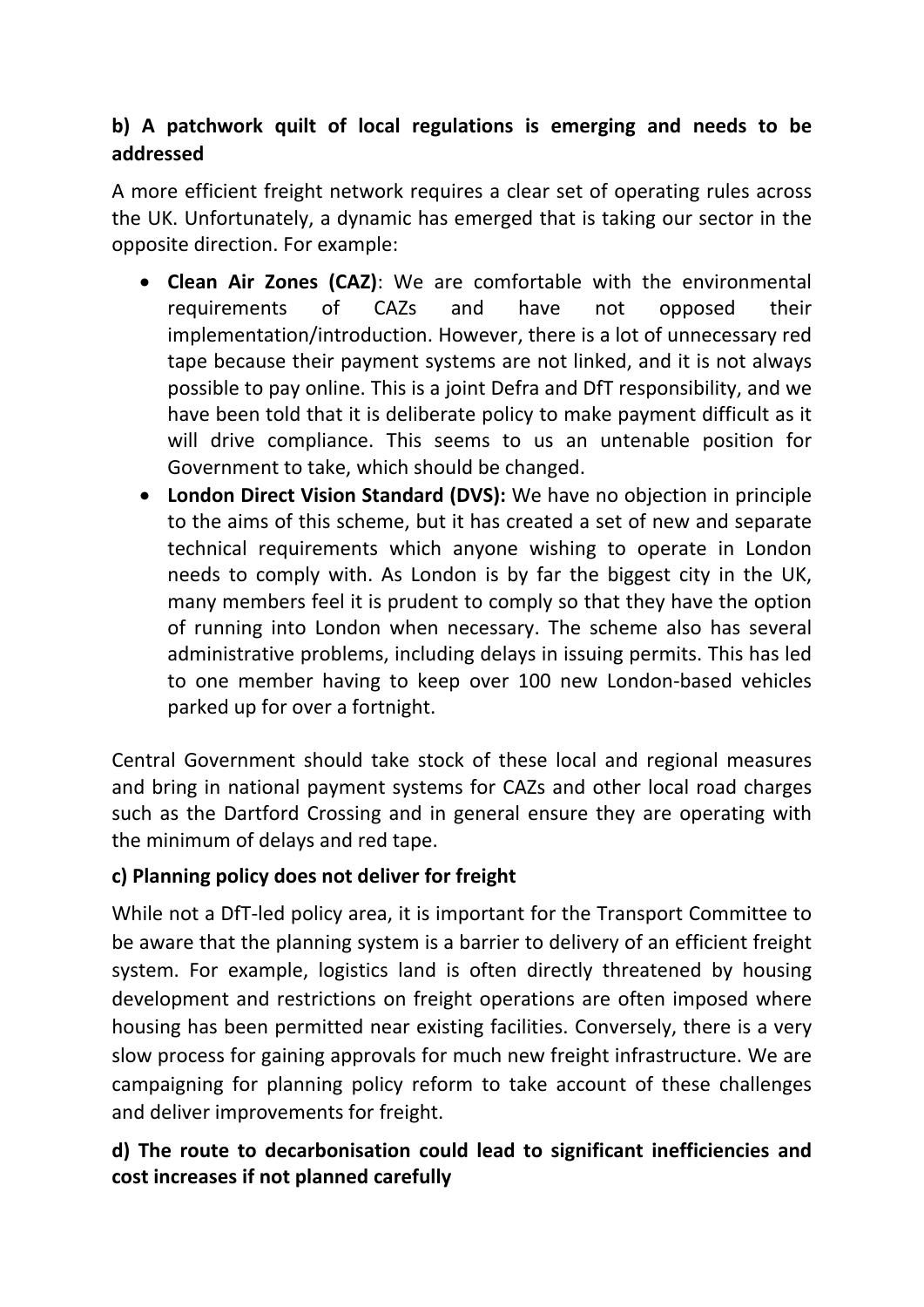Certainty is vital to all businesses so that they can plan and invest well and is especially important for our industries with low margins, such as logistics. Logistics UK has welcomed the recent announcement of the phase-out dates for new, non-zero emission HGVs for this reason. However, with these dates only two buying cycles away, our members will need future certainty on which technology, or mix of technologies, will provide the right solutions for heavy commercial vehicles that do present a challenge to decarbonise.

At present, there are limited zero tailpipe emission solutions for HGVs, with some battery electric options being developed for smaller trucks, but these vehicles will be significantly more expensive than their diesel equivalents. We therefore need to help logistics operators to be able to lower their emissions today through the right policy framework and incentives, helping them to adopt lower emission technologies or low carbon fuels more quickly.

Any changes in rules, regulations and incentives must consider the lifespan of assets in order for businesses to be able to recover the cost of existing investments and approve investment cases for new ones. Without the right long-term outlook, our members will struggle to be confident in making the right decision when looking to move away from diesel.

The switch to zero tailpipe emission vans is already taking place, with many larger logistics fleets looking to adopt them, alongside smaller vehicle types where they are appropriate. But it is important to remember the vital role larger vehicles will continue to play, even in the 'last mile'. With a city of 1 million people requiring 45,000 tonnes of deliveries, the impact of banning larger vehicles would lead to huge inefficiencies, costs and congestion. It takes 100 e-cargo bikes and 10 vans to carry the same amount as a medium lorry.

Businesses are expecting the cost base of their operations to change significantly with the move from diesel to zero tailpipe emission vehicles and are expecting a road charging mechanism to replace fuel tax. Logistics UK has asked Government for further engagement on road charging for a number of years now, to help proposals be as successful as possible, but we have not yet been included in discussions.

#### **e) Infrastructure and border process need continued focus and funding**

Better freight transport connections within UK nations, combined with improved global connections, not only help the supply chain but support economic growth and development. The UK's transport infrastructure and services are not currently world leading. Logistics UK supports the security of funding provided by the Road Investment Strategy process and our priorities for funding, including maintenance, relieving congestion infrastructure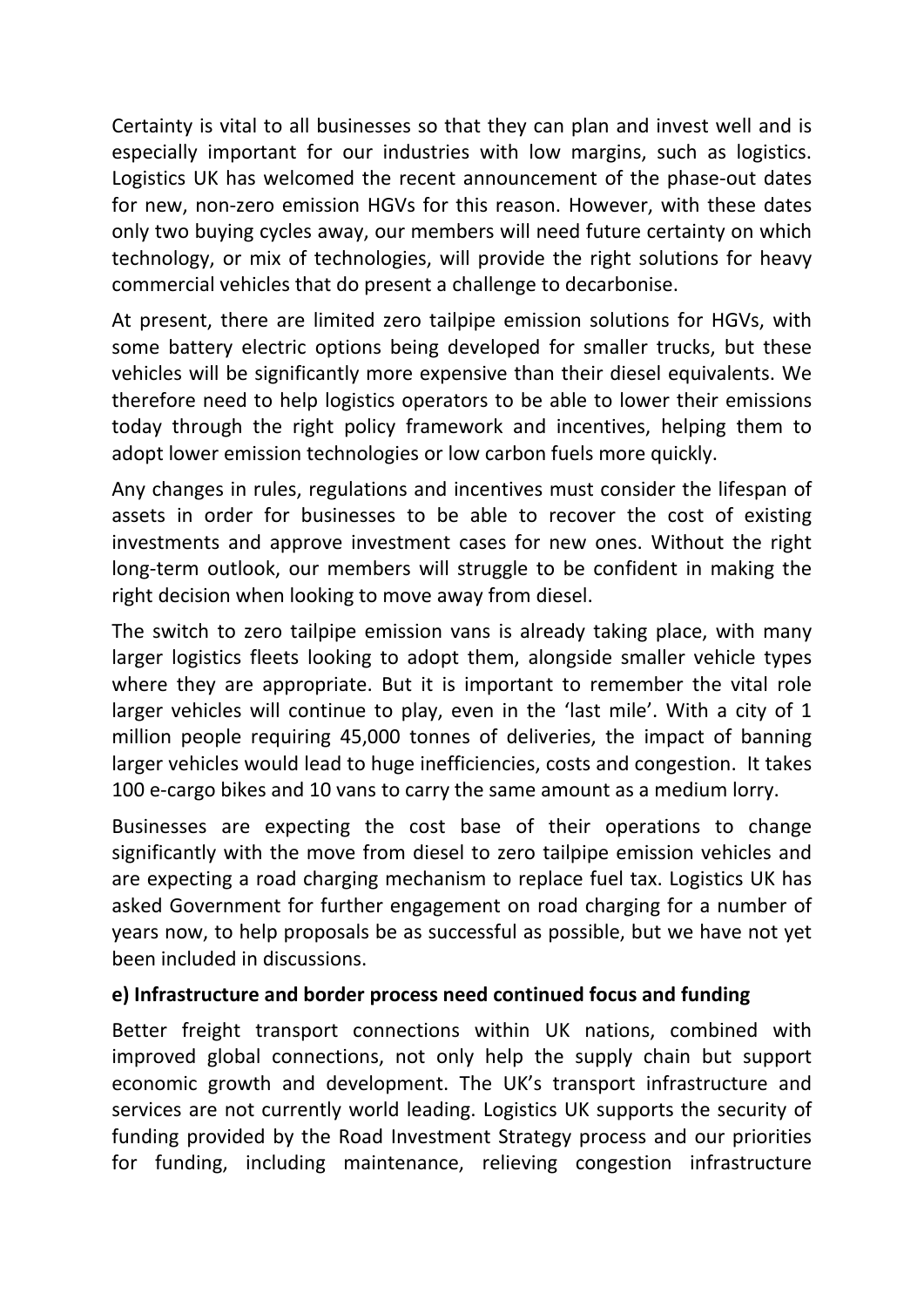provision and facilitating connectivity between different modes, sea, water, air and rail so that the entire freight network can be used optimally. The Government's future border strategy, currently planned to be completed in 2025, should be accelerated to help business adapt to the UK's new trade relationships outside the EU. This includes completing the new Single Trade Window and the "Ecosystem of Trust" which will be a network comprising authorised, compliant traders and the Government.

# **f) Regulation needs regular review to ensure it is suitable for the modern logistics industry**

The nature of the logistics industry in the  $21<sup>st</sup>$  century means that operations can change suddenly and quickly – either due to changes of contracts or shifting demands in the supply chain. The regulatory systems must not act as a barrier to a fast-moving, dynamic industry and should be regularly reviewed.

# **2. The potential effects of the Government's policies and regulations on the efficient operation of the supply chain, including cabotage rules and drivers' hours**

This section focuses primarily on operational policies related to the road freight sector.

# **a) Industry needs an operator licensing regime which supports a dynamic industry**

Safety in the road transport sector is underpinned by the operator licensing system which applies a responsibility on company directors for ensuring compliance with the laws pertaining to safe operation and driving of a vehicle.

The Ministry of Justice is currently conducting a review of the operator licensing system and the function of the industry's regulator, the Traffic Commissioners. However, a similar review in 2014 failed to resolve several areas of administration which apply burden upon effective operations of transport companies:

 **Create a single GB Traffic Area** – Great Britain is divided into 8 traffic areas (two of which are Scotland and Wales respectively). A nationwide operator must hold a separate operator licence in each traffic area in which they have an established operating centre. Because operator licences must be renewed every 5 years, a national operator is conducting a renewal every 7andahalf months on average. This is an outdated system which could be replaced by a single GB Traffic Area.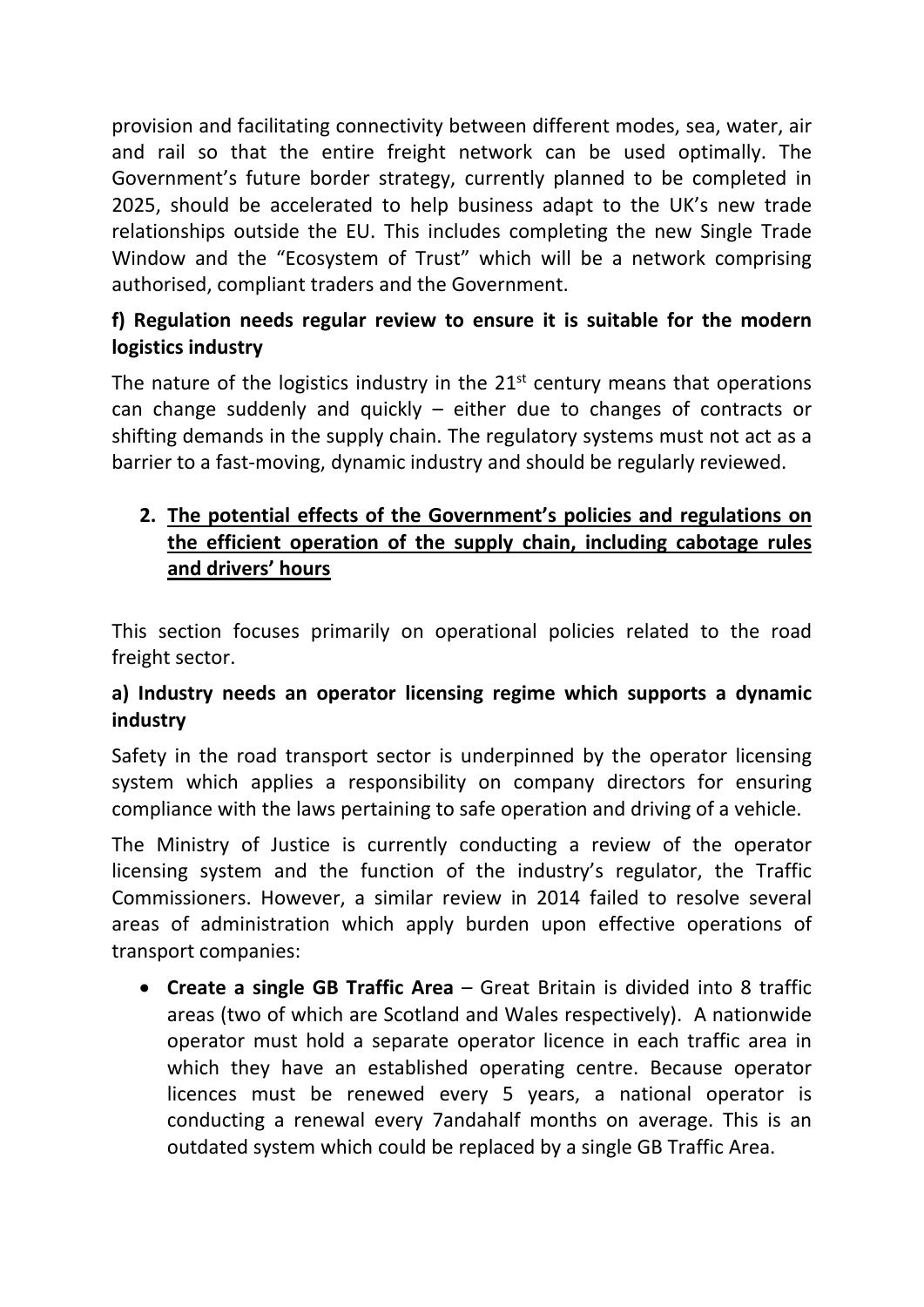- **Move the advertising of operating centres into digital age** applications for a new operating centre are required to be advertised in local newspapers circulating in the area of the site. In the digital age, this is an archaic process and operators report increased difficulties in finding local newspapers in which to place the advert. A more modern process is needed to reflect the digital age.
- **Abolish the operator licence windscreen disc** operators are required to display a paper disc in the windscreen of every vehicle specified on their operator licence, similar to the VED disc (or 'tax' disc) which was abolished for passenger cars in September 2014. There is no longer a visual indication of compliance with operator licensing, however, the offence of failing to display a disc remains, as does the administrative burden of ensuring compliance with the requirement. This should be changed.

## **b) Cabotage has a short-term role in managing supply chain resilience**

Logistics UK has highlighted historical failings which have contributed to the shortage of HGV drivers in the UK road transport sector and has been instrumental in developing proposals that will ensure a sustainable future for the road freight sector as well as providing resilient, modern and safe supply chains. In the immediate term, however, the risks of a failure of the supply chain ahead of the Christmas peak should be mitigated.

Logistics UK believes that cabotage is a possible contributor to the supply of domestic road transport services which could aid efforts to ensure demand is met through the Christmas and New Year peak. However, measures must be adaptable and able to be controlled in the event they can be shown to be having a detrimental impact on the UK road haulage sector.

#### **c) Industry needs a safe and proportionate driver hours rules framework**

Logistics UK members report that the rules concerning driving and rest times defined in Retained EU Drivers Hours Rules are appropriate and strike the proportionate balance between operational effectiveness and road safety. However, the application of the Working Time Directive on mobile workers – whose principal activity is already regulated by the drivers' hours rules  $-$  is complicated and unnecessarily burdensome. Other practical areas which should be reformed in the drivers' hours rules include:

 **Recording activity away from the vehicle** – In August 2020, changes to EU drivers' hours rules included a new requirement that a driver must make a manual entry for every day where no driving has taken place.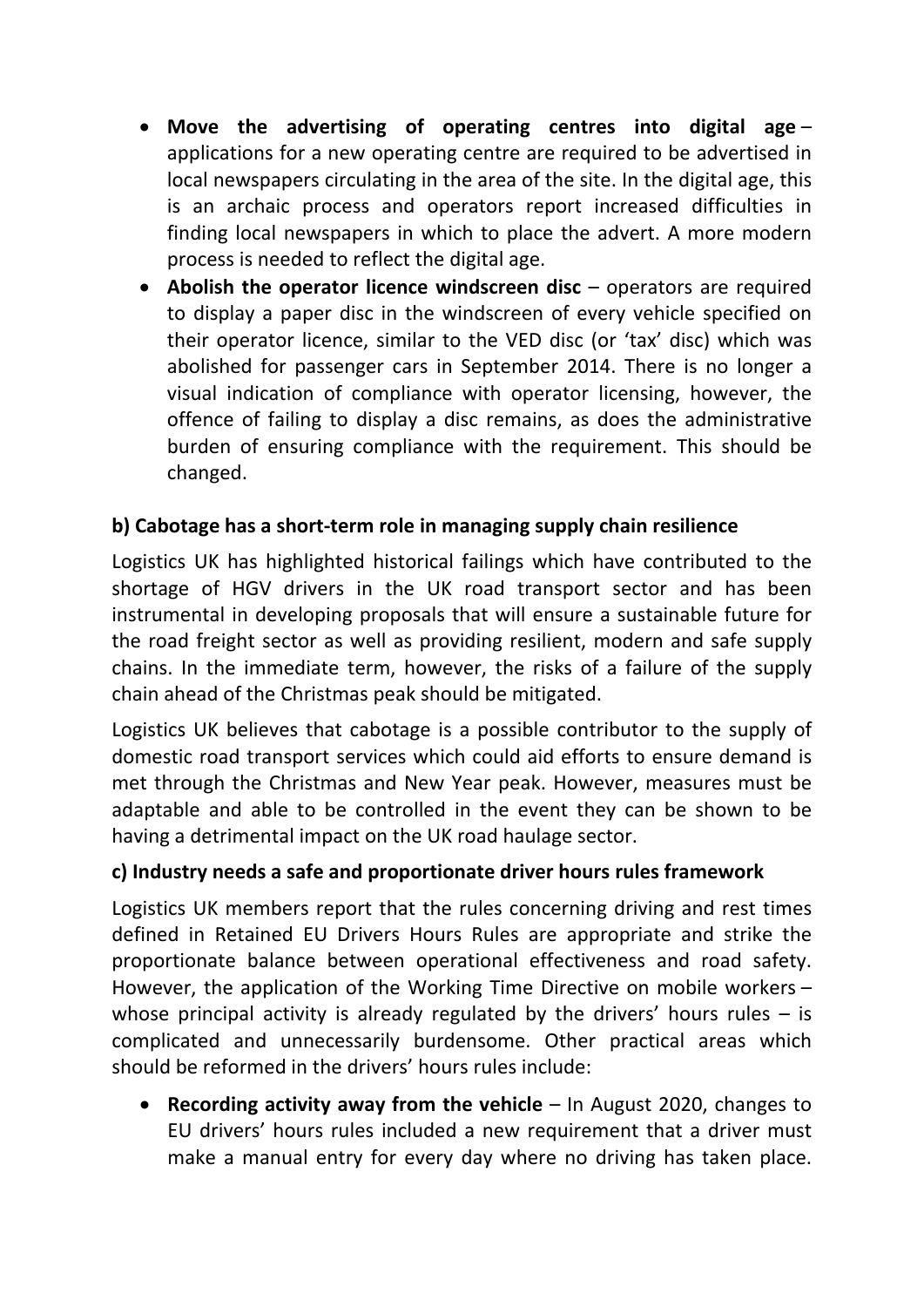DVSA has indicated that they will only pursue this requirement for the 28 days a driver is expected to be able to produce records at the roadside, but the law does not actually place a time limit on the requirement – so an individual returning to driving after a break of 3 years would technically need to make a manual entry for every day they were away.

- **Drivers' hours relaxations -** Logistics UK has, at every point of review, opposed the use of relaxations to EU drivers' hours rules as a means of increasing the capacity of the road transport sector in response to the acute driver shortage of 2021. Relaxations serve a purpose: when unforeseen events mean the established resource cannot meet the necessary demand in a critical situation. The deployment of the relaxation in order to increase capacity in the sector, rather than maintain it, represents an inappropriate use of emergency road safety rules and simply asks hard-working drivers to do even more.
- **Recording drivers' hours in "multi-manned" operations** the rules regarding multi-manning were devised with long, cross-continental trunking journeys in mind, however, they have created unintended consequences. In vehicles supported by a crew (e.g., commercial doorto-door waste collection) any member of the crew who is legally able to drive is required to make a tachograph record using the second driver slot in the tachograph unit. DVSA has made clear that its interpretation of the law is that a record must be made. This creates significant challenges, particularly in multi-stop operations. The second slot must be constantly switched back to other work as the vehicle starts and stops. This can be particularly challenging in commercial refuse collection when the operative may not even be in the vehicle when it moves off.

## **Allowing improved vehicle load efficiency should reduce emissions and increase safety**

Increasing vehicle load efficiency is an important tool in reducing carbon emissions from the road transport sector in the transition to zero tailpipe emission heavy commercial vehicles. Logistics UK therefore welcomes recent commitments by the Government to allow Longer Semi Trailers (LSTs) to move from the pilot phase into general circulation and to investigate raising the Maximum Authorised Mass of vehicles moving intermodal containers to 48 tonnes.

This decision was the result of compelling evidence<sup>1</sup> of the benefits that these vehicles bring. Up to the end of 2019, the trial results indicated that on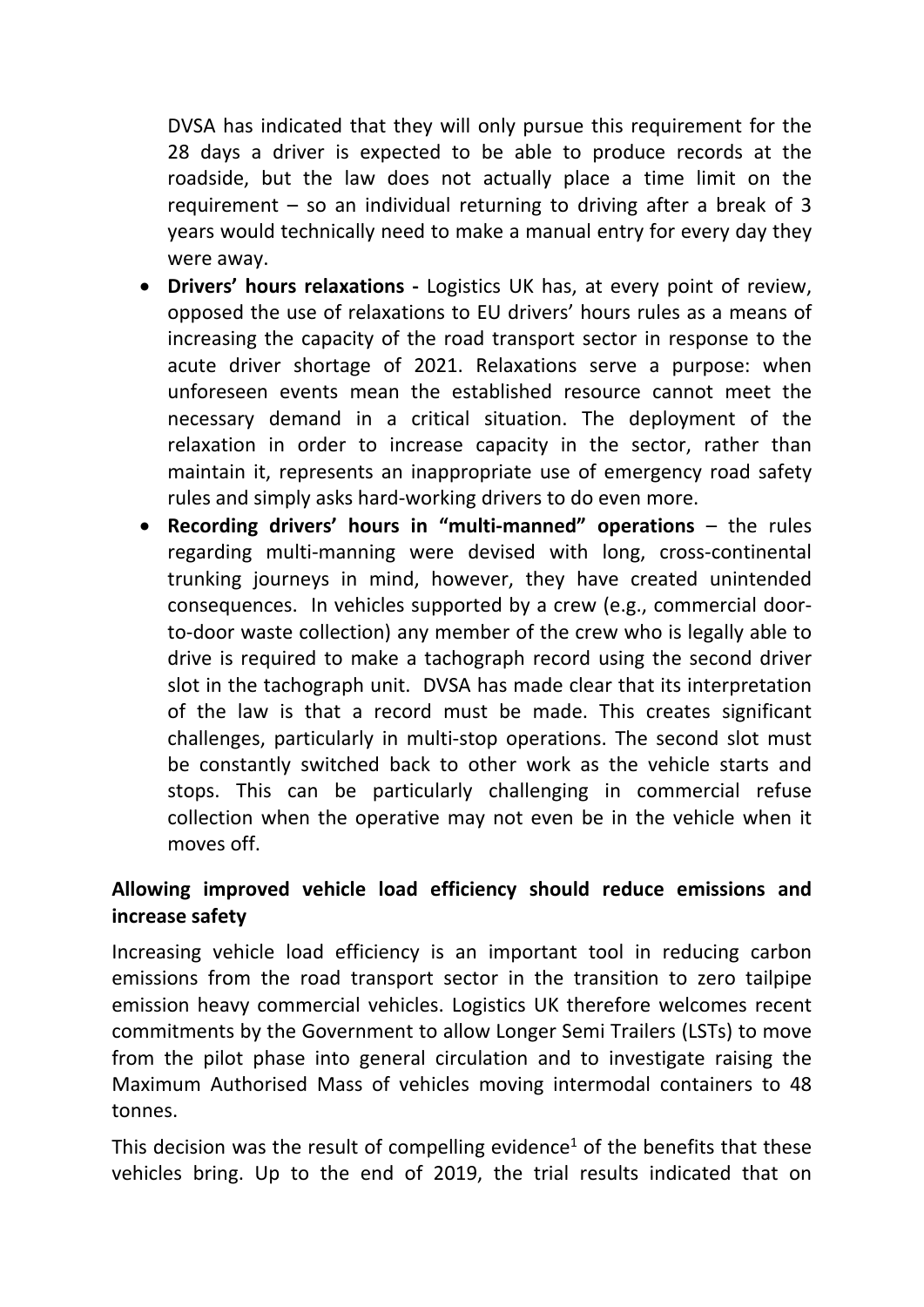average: the use of LSTs reduced journey numbers by 1 in 12, with more than 54 million vehicle kilometres saved; 48,000 tonnes of CO2(e) and 241 tonnes of NOx have been saved, and on a per kilometre basis LSTs have been involved in about 53% fewer personal injury collisions and casualties than the GB articulated heavy goods vehicle (HGV) average.

Further opportunities should be investigated to revisit weights and dimensions to allow heavy commercial vehicles to increase their efficiency and reduce their emissions per tonne, these would include investigation of allowing 44t vehicles to run on 5 rather than 6 axles, and development of road trains up to 60t.

# **3. The potential effects of the Government's policies and regulations on road safety**

# **Driver training should enhance safety and professionalise the industry**

The Government has announced a review of Driver CPC. Driver CPC is the statutory continuous professional development programme for commercial lorry and bus drivers. New drivers, having passed the vocational theory, manoeuvring and on-road tests, must undertake an additional theory test and a practical test regarding the use of the vehicle (sometimes referred to as "show-and-tell").

Once established, a driver must undertake 35 hours of periodic training every five years. Good practice assumes that this will usually be undertaken at the rate of a day of training (7 hours) each year. This training is registered by attendance only – there is no test that can be failed although quality training providers will usually employ formative and summative assessment (before and after learning) to demonstrate improvement. There is no mandatory content, however, all accredited courses must demonstrate that content covers broader themes identified in the European Directive.

At implementation, Logistics UK welcomed this flexible approach – allowing operators to integrate established driver training regimes in compliance with the Directive. However, for operators and drivers who did not already benefit from a culture of continuous training and development, the Directive was perceived as a burden. As the first deadline of compliance approached in September 2014, many established drivers who had refused to engage with the process of the previous five years now faced having to undertake five days' training at once. Some, regrettably, decided to take the opportunity to leave the industry, others identified training purely by price and, having been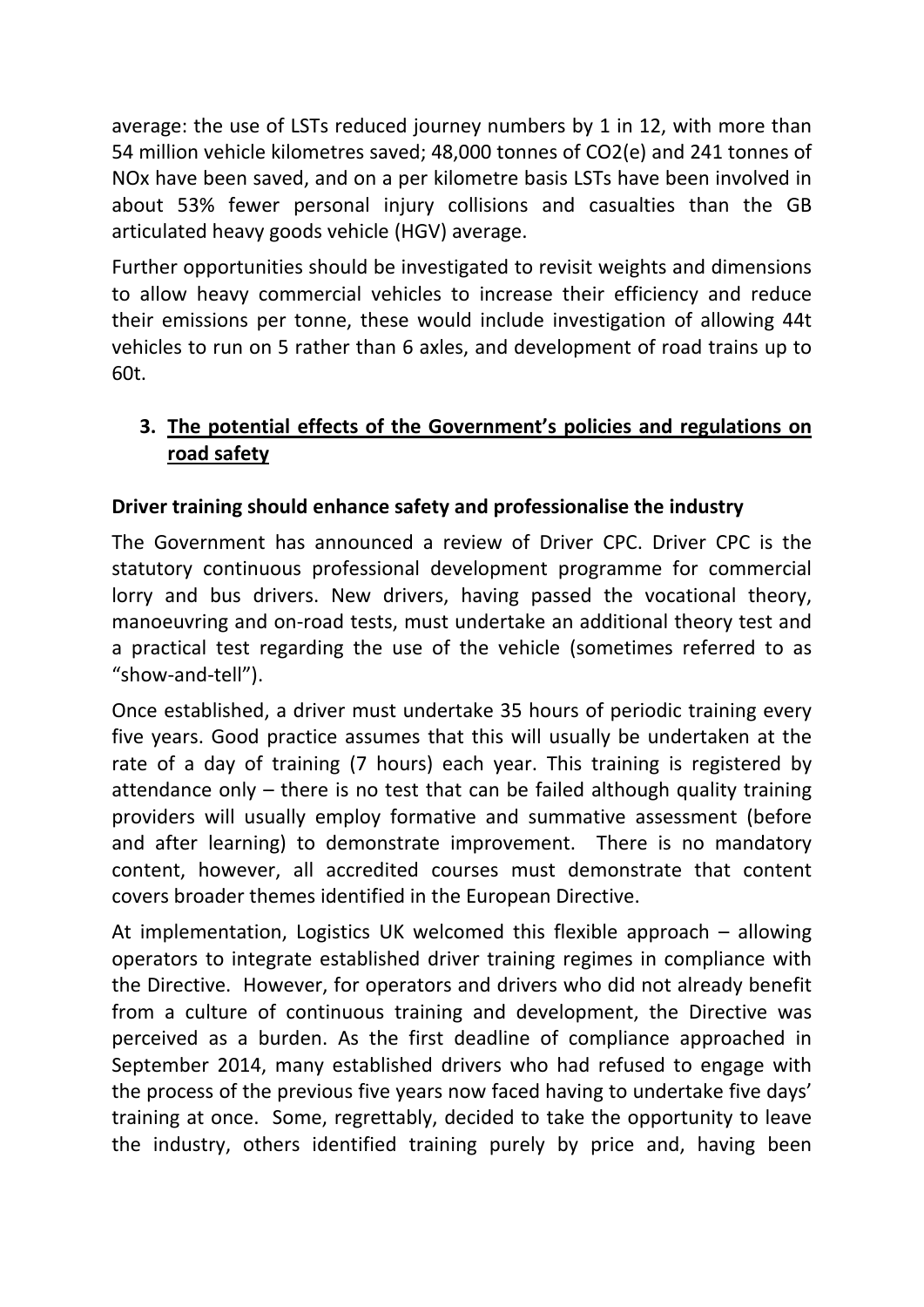exposed to sub-standard training in 2014, decided to leave the industry when the next deadline arrived in 2019.

While Driver CPC's impact on road safety is impossible to quantify in isolation from the myriad factors which have impacted road safety (the period of 2009 to 2019 represents the most stubborn plateauing of improvement in deaths and serious injuries on Britain's roads in four decades<sup>2</sup>), anecdotal feedback from quality DCPC providers indicates that the prevailing standard of knowledge of established drivers attending courses in the run-up to the 2014 deadline was worryingly poor in some cases. Driver CPC offers a framework for the reliable delivery of effective and accurate information to vocational drivers, in contrast to the system of rumour and misinformation which preceded it.

In the context of the 2021 Review, Logistics UK will revisit the role of Driver CPC with its members, however in a recent discussion in our National Road Council members reflected that were Driver CPC to be abolished they would continue to integrate continuous professional training as a normal process with drivers, but feared that other operators could take the opportunity of the perceived savings, and drivers who remained responsible for their own training (such as some owner-drivers and agency drivers) would no longer have the impetus to engage in any training and knowledge refreshing at all.

#### **Recognition is needed for the industry's role in drink and drug enforcement**

Many operators carry out random alcohol and drug testing of drivers at the start of the shift. This is an example of commercial vehicle fleet operators aiding the enforcement of road safety laws. Operators should be properly empowered to carry out this role and would welcome support from the Government.

Members have identified the difficulties surrounding managing drivers found to be in excess of legal limits – who become subject to internal disciplinary proceedings, potentially including dismissal – but the driver was free to reenter the industry. Traffic Commissioners have indicated their desire that the goods sector reflects common practices in the passenger sector whereby dismissals are routinely reported to the Traffic Commissioners, however members have reported reticence in doing so for fear of falling foul of data protection laws and also recognising that, since the driver had been prevented from driving a vehicle no clear offence had been committed. This is particularly stark where drivers are found to be below legal limits for alcohol – therefore subject to internal disciplinary proceedings, potentially including dismissal – but no offence would have been committed if the driver had driven the vehicle.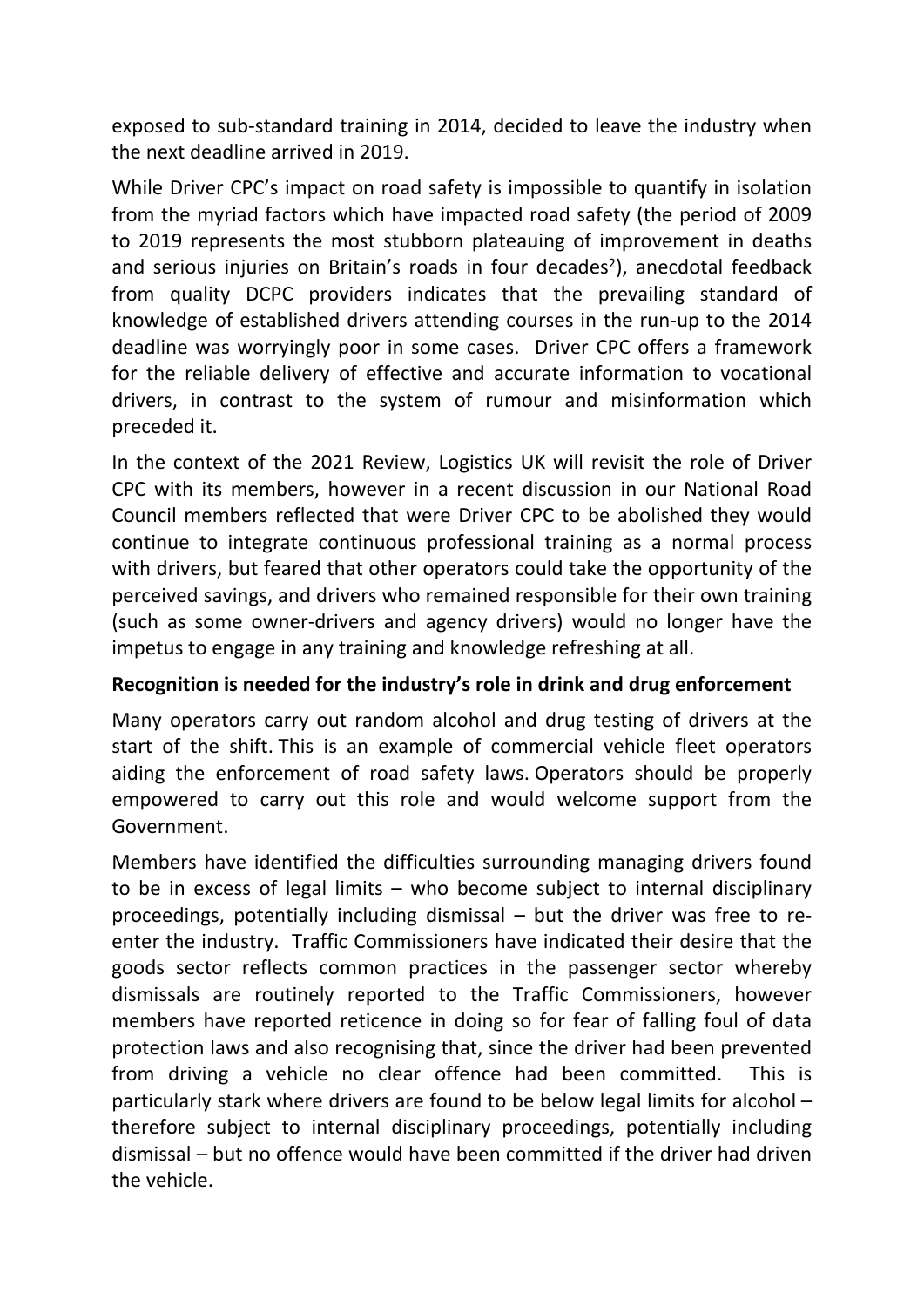Commercial fleet operators' role in drink and drug driving compliance enforcement should be recognised by Government and guidance should be issued to operators for the management of drink and drug policies, particularly regarding their interaction with statutory enforcement and regulatory regimes.

## **4. Infrastructure, including roads, ports and airports, with a particular focus on capacity, resilience and interoperability**

In this inquiry, the Committee is focusing on road freight. Our response on infrastructure issues also focusses on road freight and, given the Committee is also interested in maritime ports and airports, we have included evidence on road connectivity issues with these modes. We would be happy to provide the Committee with more detailed feedback on infrastructure and other challenges to efficiency in the aviation and maritime freight sectors to supplement this report if that would be useful.

In general terms, better freight transport connections, combined with improved global connections, will support economic growth and development. The UK's transport infrastructure and services are not currently world leading. The UK is the 9<sup>th</sup> most competitive nation in the world but 29th out of 140 for road connectivity and 26th for road quality. The sections below summarise the most important issues and opportunities to develop our road freight infrastructure

# **Funding for road infrastructure needs to continue to be well planned and secure and to focus on both maintenance and relieving congestion**

Road maintenance is crucial to logistics. Poor quality road surfaces and surrounding infrastructure across the national network damage vehicles, cause delays and endanger users. However, pressures on local government finances have led to the network deteriorating and, in some cases, to become unsafe and defective. Despite the Government's commitment to £6 billion of funding for local road maintenance between 2015 and 2021, overall budgets have dropped by 16 per cent<sup>3.</sup> While the Government's allocation of an extra £50 million for councils for potholes and flooding in England in March 2019 was welcome news, more investment is needed to provide and preserve the quality of roads the UK requires.

Road congestion creates both economic and environmental problems costing the UK economy nearly £7 billion in 2019 alone<sup>4</sup>. Having an HGV stuck in congestion costs £1 per minute to the operator<sup>5,</sup> thus all congestion adds friction cost into the UK economy. Stop-start traffic substantially increases emissions; for example, an HGV stopping three times a mile and getting back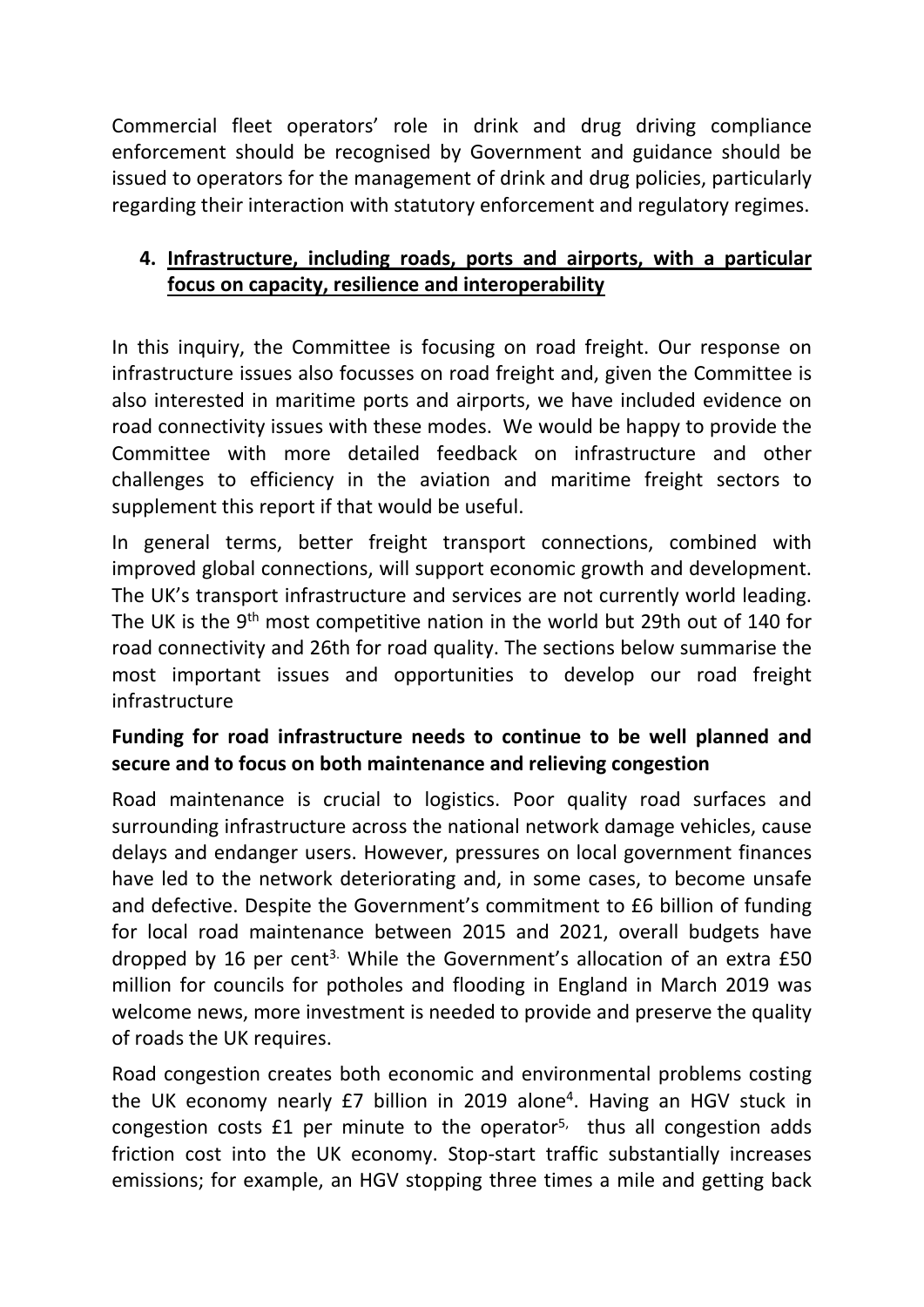up to 30mph can use three times as much fuel as one cruising at 30mph<sup>6</sup>. Congestion also hampers journey reliability, which in turn leads to inefficiencies and more emissions. If a route is unreliable, operators must plan for that unreliability every day in order to ensure deliveries are always made on time. This therefore adds cost into the system far beyond that which is shown by simple totals of delay minutes.

Congestion can be tackled through a combination of investment in both new infrastructure and maintenance of existing roads. For new investment, Logistics UK has participated in the Road Investment Strategy (RIS) process and supports the outcomes in the RIS2 plan for management of the strategic road network. We are pleased that the recent Comprehensive Spending Review has continued to recognise the importance of roads and maintained crucial funding. We are now feeding into the engagement process around priorities for RIS3 and want to see:

- **Designated Funds to develop driver facilities –** National Highways can help support the provision of driver facilities through designated funds and assessing where on its own land they could provide additional parking spaces, as has now been requested by the Government<sup>7</sup>. National Highways can also ensure lorry parking is incorporated into initial planning stages of any road schemes.
- **Operational priorities –** There should be a set of data on incidents on the network, planned roadworks in the foreseeable future and wellplanned and trusted diversion routes when they are needed. The freight sector should be better involved in how network information is provided, how the data sets are produced and communicated to road fleet operators, including developing advances in communication technology.
- **Smart motorways** National Highways and the Government should help educate the motoring public on how these roads operate.
- **Infrastructure Enhancement Priorities** The **Enhancement Priorities** The freight industry should be closely involved in the development of all road schemes identified, particularly when prioritisation of individual schemes becomes necessary.
- **Planning refuelling and recharging infrastructure** As logistics operators look to lower their emissions, we will see a shift to low carbon fuels and zero tailpipe emission powertrains. We need to plan now for the infrastructure that will be needed to support this switch, including along the strategic road network. The role of National Highways in supporting infrastructure planning and delivery must be considered under RIS3.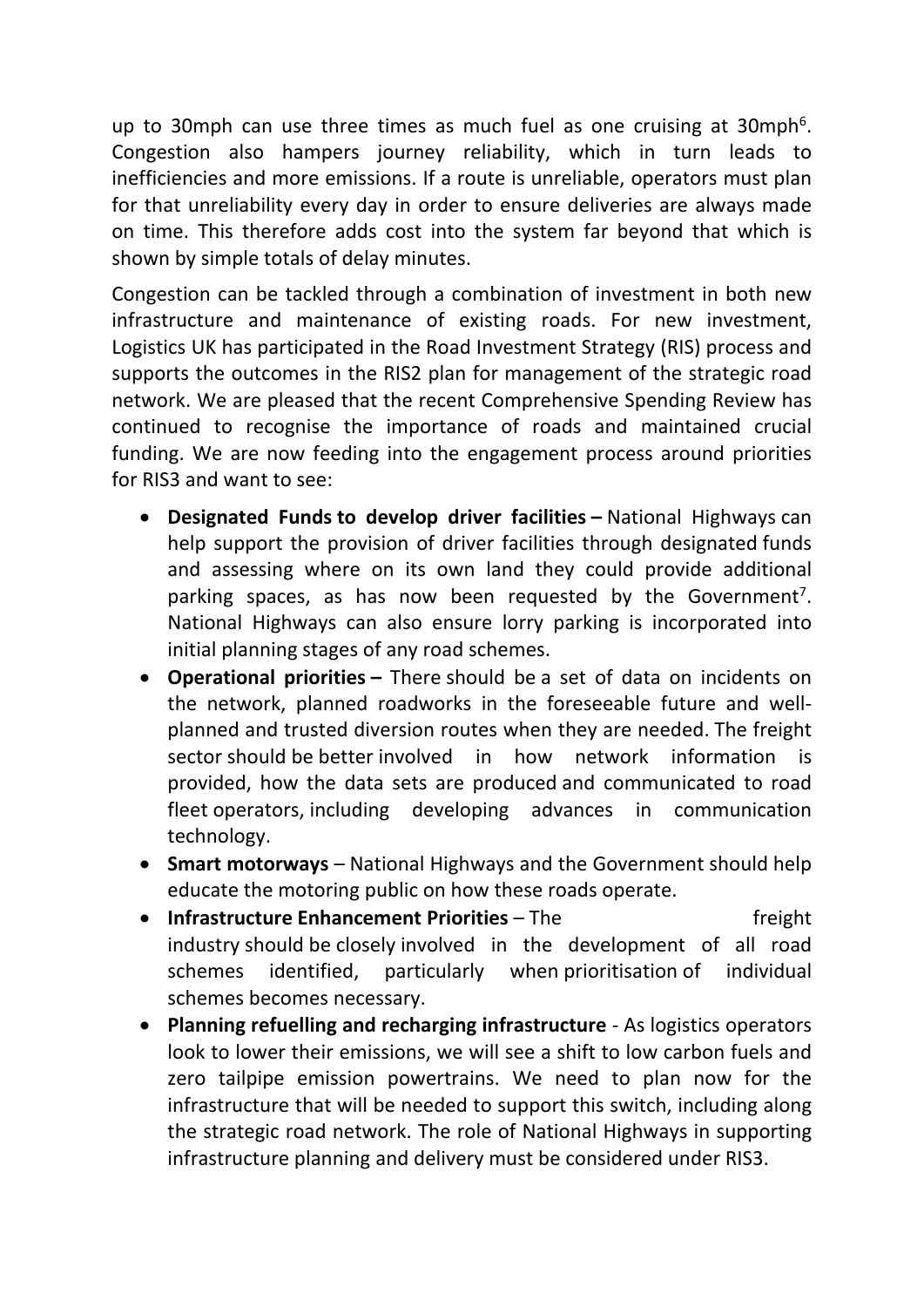# **Government should review transport connections to airports and improve them where necessary**

Air freight is a crucial element of logistics in the UK, currently accounting for 40% of UK imports and exports by value. Due to speed and efficiency, air freight is favoured for shipping of urgent and valuable products, e.g. legal documents, pharmaceuticals, electronics, food, precious metals and gems. Because air freight is predominantly comprised of light items required at high speed, road transport is the predominant mode used for the landside leg of air cargo. This makes road connections to airports a vital component of the endto-end air freight supply chain.

Pre-Covid we had gained a Ministerial commitment from DfT to produce an Airports Connectivity Review, similar in concept to the excellent ports connectivity work that was produced by DfT Maritime in 2018 (see below). We fully understand that priorities shifted during COVID-19, but now that the sector is recovering, we encourage DfT to re-establish the airport connectivity work as a priority. The Connectivity Review should establish the evidence base, highlight bottlenecks and suggest next steps to resolve them. This should be a multi-modal project, as although road is the dominant mode, there are multimodal options for moving rail freight such as waterway and rail connections where available.

## **Transport links to maritime ports should be improved**

The UK has a superb maritime and ports sector with 90% of goods coming into the UK arrive by sea and 15% of domestic freight is moved by water. With excellent maritime facilities nationwide, ensuring ports and wharves have good road and rail connections can support environmental goals and regional development. As noted above, DfT Maritime has developed a robust evidence base for maritime port connectivity, through a series of studies and reports issued in 2018<sup>8</sup>.

DfT should ensure this work is kept updated, and that opportunities to increase port connectivity are built into the strategic road investment programme. The recent example of the link from Tilbury Port being provided to the new Lower Thames Crossing via the RIS3 investment programme is an example of roadport connectivity being enhanced.

## **5. The effect of border procedures on road freight**

The introduction of border controls on GB to EU trade at the end of the EU Exit transition period on 30 December 2020 caused significant challenges to the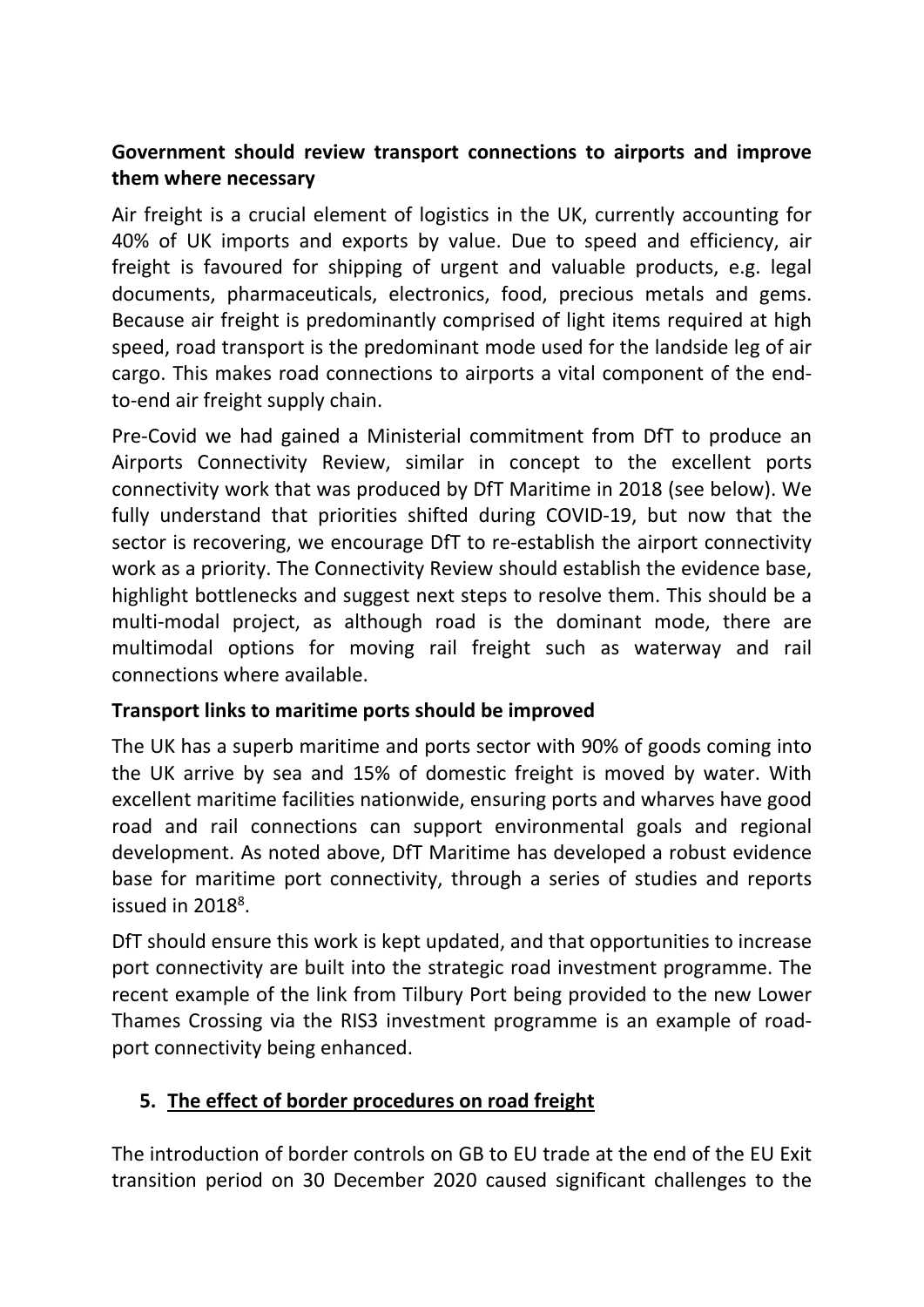logistics industry, and hauliers in particular. However, it did not result in systemic road traffic disruptions – despite instances of vehicle turn backs or delays that were sometimes very disruptive at company level. The absence of large-scale traffic disruptions led the Government to remove the requirement to have a Kent Access Permit to access Short Straits terminals on 20 April 2021.

In those cases where vehicles were stopped at the border and found to carry goods for which formalities had not been properly completed, the impact on haulage companies was significant with both the vehicle and the driver being held at border control posts without having the means to remedy the situation - as it is usually for the trader or their representative to correct the formalities.

As the UK introduces its full import controls on traffic from the EU to GB in 2022, the haulage industry will face additional challenges:

- Maintaining two customs models temporary storage and prelodgement between which port locations are able to choose depending on their specific circumstances. This means that different points of entry will require different formalities to be completed by the traders. This will constrain the ability of road transport operators to make rerouting decisions as freely as they currently can to respond to unexpected developments. More guidance on how to deal with such situations would be welcome.
- At the time of writing, certain pieces of information about future processes are still missing. We call on the Government to urgently clarify how drivers will be notified that their vehicle is selected for sanitary and phytosanitary inspections. The process should also provide an effective way to direct the driver to the appropriate inspection facility and should be available to drivers who don't have access to a fully charged and Internet-enabled smartphone.

Roll-on, roll-off freight coming through the port of Dover is also likely to be impacted by passenger border checks that the EU will introduce in May 2022 as it introduces the Entry/Exit System (EES). The EES will be an automated IT system for the EU to monitor and register travellers from non-EU countries. It will require biometric checks on all travellers. While this model is well suited to controlled environments such as airports where travellers walk through checks, implementing EES checks in a port environment where individuals arrive in their vehicle will be challenging and could have considerable knock-on effects on the fluidity of traffic including road freight. Logistics UK asks that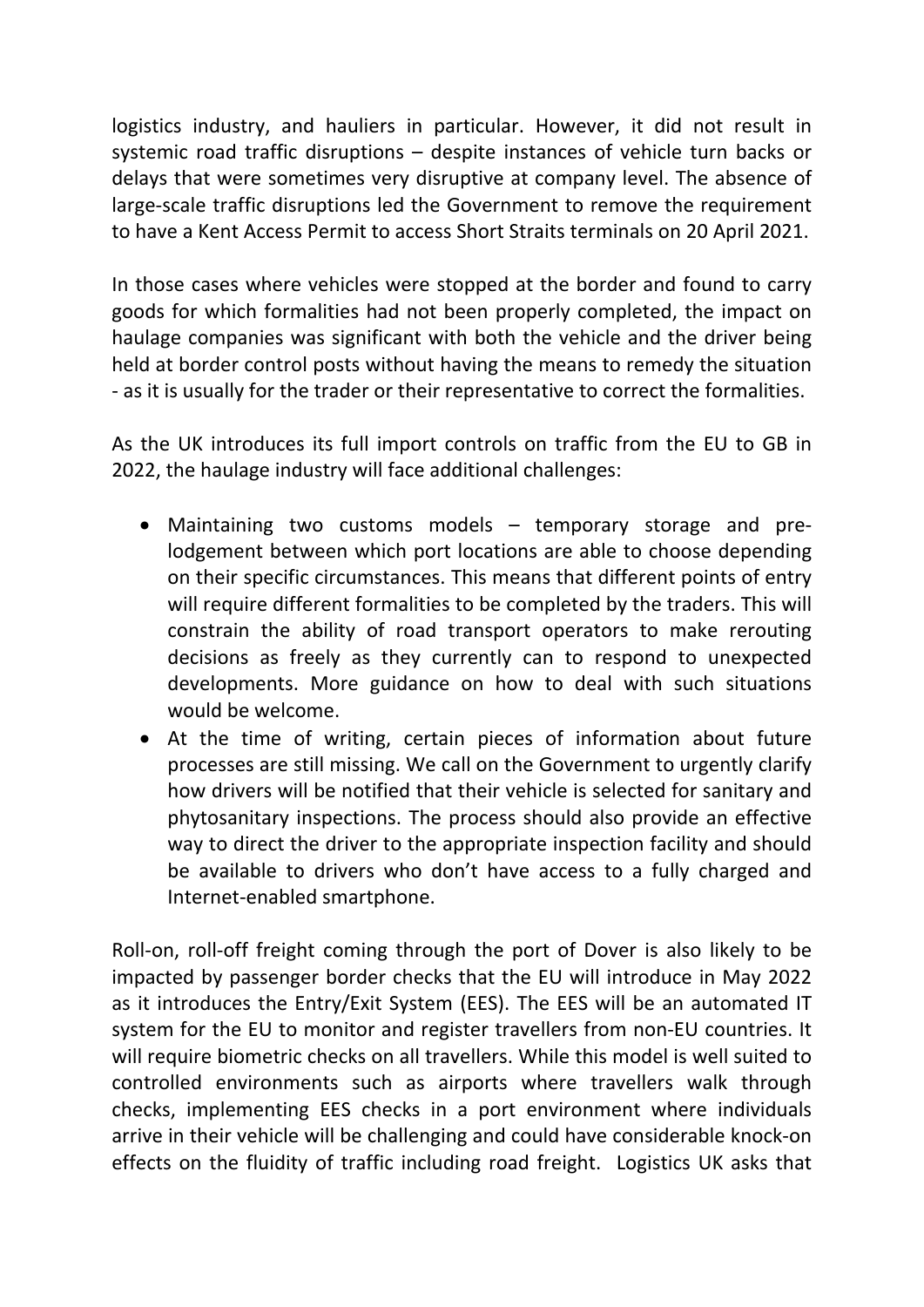the UK Government negotiate with the EU and implement a solution that ensures that transactions at the French border take no longer than they do now and there is a postponement of the introduction of EES until these arrangements are in place.

Finally, we are calling on Government to speed up its implementation of the 2025 Border Strategy, which we fully support. The priority issues for our sector are:

- Trade single window: it will reduce red tape, remove duplications, simplify interactions with Government agencies, in particular, if our single window is linked to that of our trading partners.
- Ecosystem of trust: Building a network of trusted businesses will minimise border interventions for authorised traders and optimise the use of government resources by using a risk-based approach.
- Negotiating ambitious trade deals: Improved facilitation mechanisms and efficient border processes in FTAs with our trading partners will support British businesses

# **6. Workforce skills, training and development**

On 6 December, Logistics UK will be publishing its seventh annual report on skills and employment in the logistics industry which will contain further analysis of this topic.

## **Skills shortages at level 2 and below is the biggest short-term issue affecting the sector**

There is a significant skills shortage across the logistics sector. This has been caused by a range of factors, including the pandemic and Brexit. Logistics UK's Skills and Employment Report 2020 revealed that 79,000 members of the workforce – EU workers left the country in the previous 12 months. There has also been significant disruption to driver testing, exacerbating the ongoing gap between the supply of drivers and demand.

The greatest proportion of jobs in are level 2, which is low to middle skilled (41.7%), followed by low skilled (26.6%). The proportion of logistics jobs considered to be low and low-middle skilled is greater than the national average, where they represent only 9.2% and 31.4% respectively of all jobs in the economy.

#### **Recruitment is a top property for business action**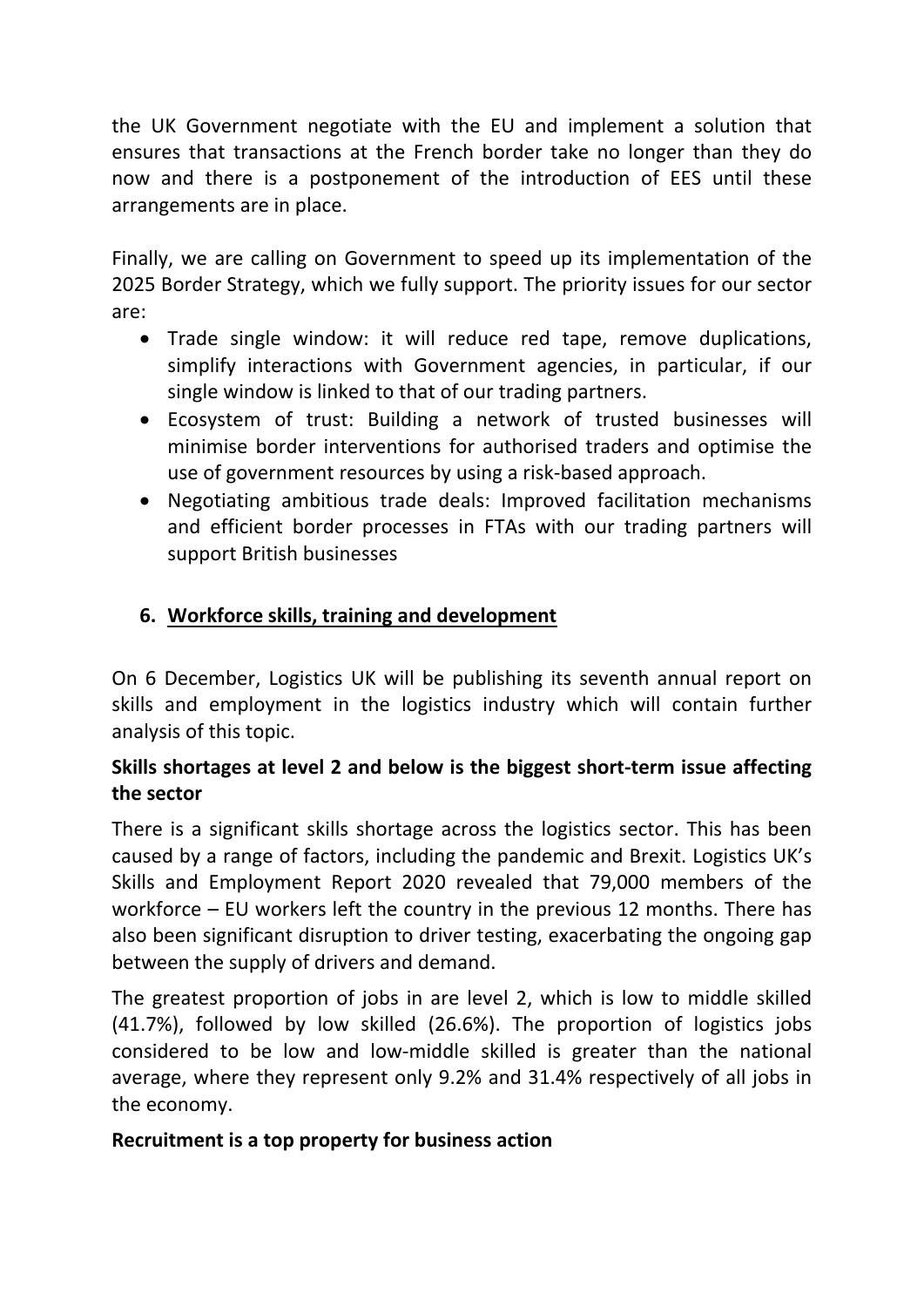Logistics UK has been working closely with the UK Government to support new workers into the logistics sector. Most recently this was during our Discover Logistics Careers event, which was produced in collaboration with the Department for Work and Pensions (DWP). Logistics UK has also produced a document Funding and Support for Accessing Logistics Skills, with input from both the Department for Education (DfE) and DWP. Logistics UK is leading the development of a Year of Logistics with industry and government which is designed to boost private sector activity to promote the sector and drive improvements within it.

Respondents to the Logistics UK Industry Survey 2020/21 indicated that increasing the number of staff and training were the highest HR priorities for the year ahead. Of lowest priority were overtime and use of temporary staff and agency drivers, all of which were expected to decrease in 2021, as transport operators and buyers save costs by concentrating activity on a core fleet of vehicles and drivers. Scaling back use of short-term vehicle hire, agency drivers and spot hire haulage was also low priority.

The logistics sector is acting to help alleviate the skills and labour shortages. The same survey of Logistics UK members listed the most effective actions undertaken by members to address the driver and/or skills shortage in logistics.

- 29.6% invested in new vehicles/improved facilities to attract drivers
- 24.3% raising pay
- 22.5% funding driver training programmes for career changes/new drivers
- 19.5% taking on apprentices
- 16.5% promoting driving and/or other logistics professions to young people
- 8.2% accessing government skills funding schemes
- 7.5% promoting driving and/or other logistics professions to women
- 5.6% funding driver training programmes aimed at long-term unemployed
- 4.5% raising overtimes rates
- 1.9% promoting driving and/or other logistics professions to ethnic minorities
- 1.5% providing careers initiatives/advice in schools

# **7. The effectiveness of Government policy in supporting recruitment, retention and a diverse workforce in the road haulage industry**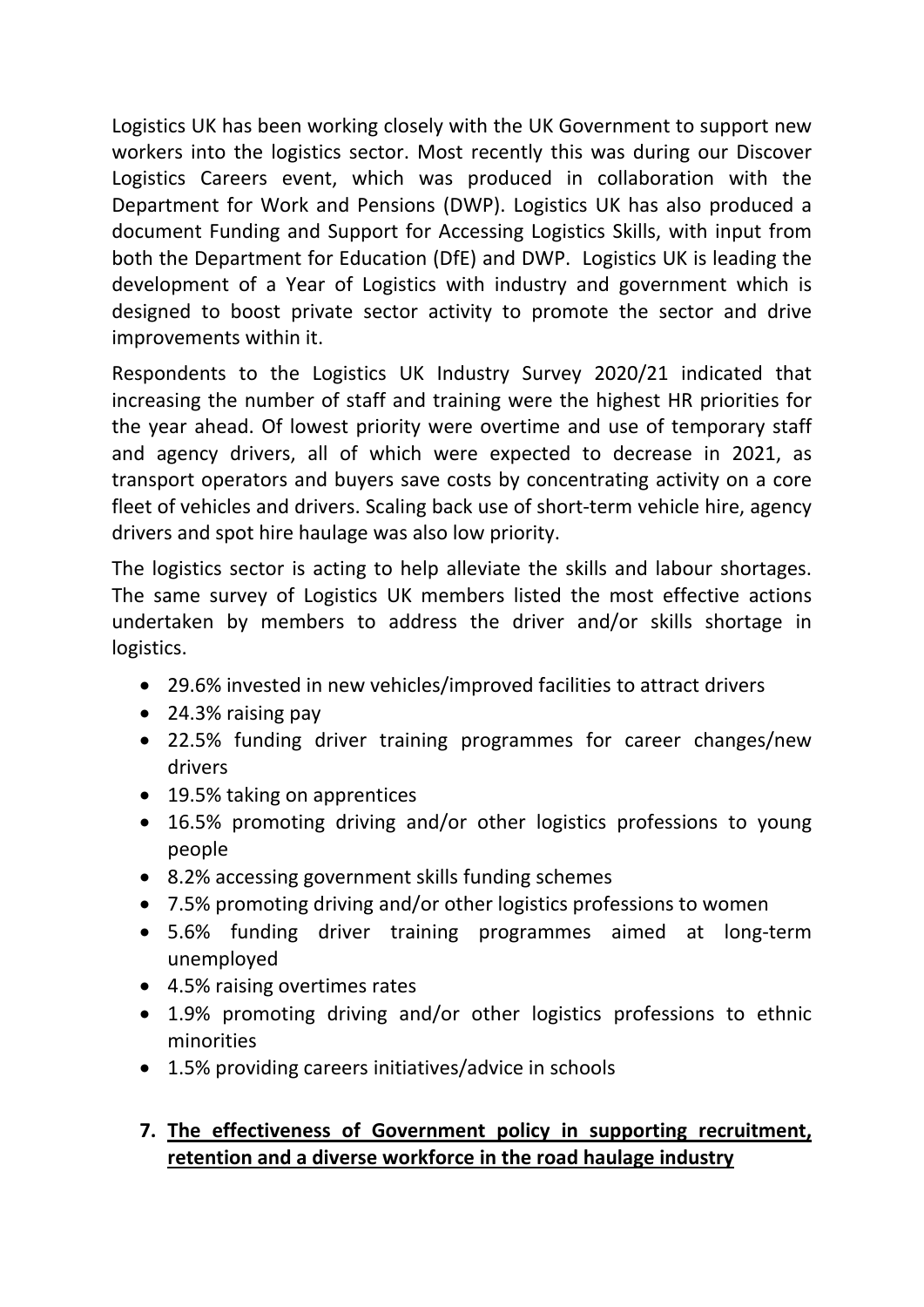## **Government has announced a series of policy and regulatory measures to increase driver testing throughput and assist with recruitment**

Several policy measures have been introduced by the government to address these issues, some of which are listed below. We expect these to facilitate increased recruitment over the next months and years.

To support training the Government has:

- Committed to investing up to £17 million to create new HGV Skills Bootcamps to train up to 5,000 more people to become HGV drivers in England.
- Launched the new Large Goods Vehicle Driver apprenticeships on 1 August 2021, which provides up to £7,000 of funding for training.
- Introduced an incentive payment of £3,000 to employers who employ an apprentice before 31 January 2022.
- Committed extra funding for both medical and HGV licences for any adult who completes a vocational qualification in HGV driving accessed through the adult education budget in the 2021 to 2022 academic year.

To increase the number of driving tests the Government has:

- Increased the number of HGV driving tests by 90% compared to prepandemic levels through measures including overtime and allocating additional employees into testing, alongside the recently introduced capacity from Ministry of Defence (MOD) driving examiners.
- Committed to changing the law about towing a trailer with a car, the staging of HGV tests, and who can test the off-road exercises to increase the number of HGV tests.
- Prioritised processing of provisional HGV driving licences at DVLA, which has reduced processing times to about 5 working days. Most drivers applying to renew their HGV licence can continue driving while their application is being processed.

To increase the attractiveness of the sector to potential recruits the Government has:

- Provided grant funding to Think Logistics which, with Career Ready, is working to attract young people to the profession.
- Launched a review of HGV parking and facilities. This includes working with partners to identify and deliver a number of temporary sites where short-term modular facilities can be installed, encouraging National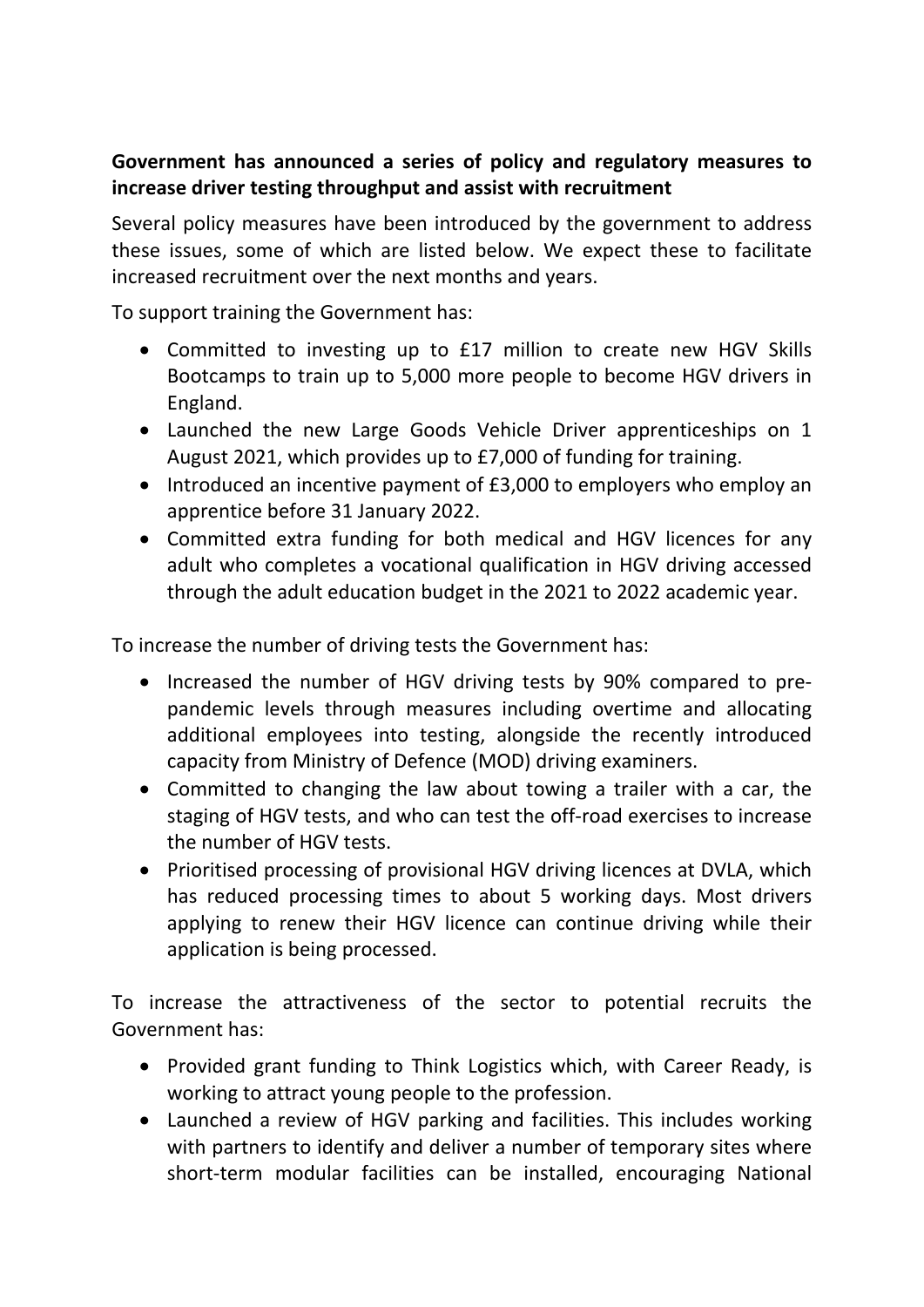Highways to consider how their land-holdings can be used to provide additional parking spaces nationwide, and helping local councils to identify areas where HGV parking is needed.

 Committed to investing £32.5 million in roadside facilities for HGV drivers, such as showers, toilets and eating areas.

Government has also provided temporary visas for the food and fuel sectors

• Provision of 5,000 temporary HGV Driver Visas: 300 for the fuel supply sector, and 4,700 for the food supply sector. These HGV Driver Visas are valid until 28 February 2022 and businesses must apply before 1 December 2021.

# **Government should consider further ongoing support for training and recruitment**

There has been rapid agreement on two HGV Driver Apprenticeship standards in the last two years, one for Driver C+E which has now launched, and one for Driver C ("urban driver") which has been approved but not launched as discussions on the funding band are ongoing. Agreeing and approving the standards is a difficult task, and we thank the efforts of the Institute for Apprenticeships and the industry Trailblazer Group for their efforts.

There is an active debate in our sector and the wider business community about the usefulness of the Apprenticeships system. Logistics UK would support pragmatic reform, such as reducing the minimum 12-month duration in some cases and reducing the 20% off-the-job training requirement to 10%. DfE has rejected these changes.

Logistics UK continues to call for more focus on Level 2 and below skills training, including funding of these courses through the National Skills Fund to (NSF) to enable it to fund a selection of high-priority Level 2 roles such as HGV Drivers (currently it is only for Level 3 roles). We have responded to the NSF consultation to that effect and await government's response.

Logistics UK welcomes the commitment from Government to train up to 5,000 new HGV drivers in Skills Bootcamps, but it is not just drivers that the sector is short of. Skilled roles such as technicians and fitters are in high demand across the sector. These skills are considered 'low skilled' but were the hardest to fill in 2020.

While this is a significant step forward, we believe that more Government support is vitally important given the scale of the challenge we face in addressing the shortages across the sector. For comparison, HMRC was able to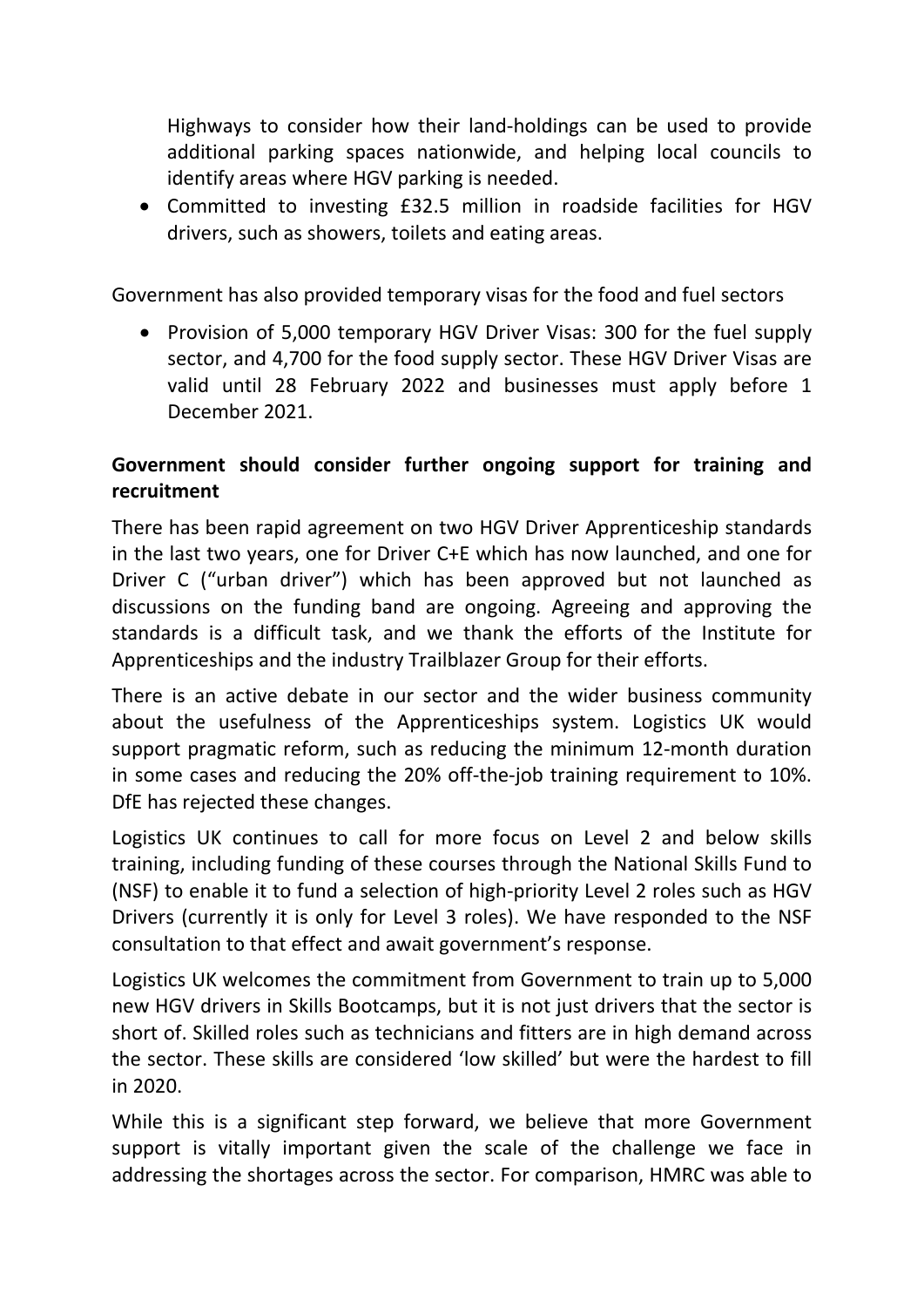fund the training of Customs Agents to a total of £84m before Brexit. In this context, additional funding for training HGV drivers is a reasonable request.

## **Government's approach to visas should be in line with its strategy to put in place an immigration system that works in the national interest**

The short-term visas announced by Government were welcome and have helped alleviate some of the short-term issues around driver availability. Going forward we want government to take a more flexible approach to immigration policy, so that it can dial up, or dial down, the number of visas available to meet UK business needs. Specifically, we are asking government to amend the rules on the Skilled Worker Visa so that it can be made available to a selected number of Level 2 occupations such as HGV drivers. Currently, it is limited to roles classified as Level 3 and above, which means that Skilled Worker Visas cannot be made available to any Level 2 roles. We understand that government is planning to review this policy in 2022 and we look forward to engaging in that process.

#### **Retention and diversity can both be helped by improving driver facilities**

Over the past 10 years the median number of drivers leaving each Q2 was 11,000, approximately 3.5%. Over the past four years the largest decline has been in the 46 to 55 years age bracket, but since 2019 there has been an increase in the numbers of those under 35 leaving the profession and also in drivers aged 46 to 55 years.

As at Q2 2021, the logistics sector is dominated by people who describe themselves as ethnically white (89%). Male logistics workers represent 83%. For the first time in five years it was possible to estimate the number of women drivers, as the sample was large enough. It was estimated that women account for 2% of HGV drivers; this does not represent a significant change as over the last ten years this figure has normally been estimated at between 1% and 3%.

Alongside business, the government has a role to play to support job retention and diversity in logistics. We have a long-running campaign on the provision of government-funded, secure and safe lorry parking as we have not, yet, seen delivery of government pledges in 2018 to deliver up to 1,500 new spaces.

Logistics UK was therefore delighted to see recent announcements on a review of HGV parking and facilities and the commitment to £32.5 million in existing roadside facilities for HGV drivers, such as showers, toilets and eating areas. However, it is additional spaces as well as improved existing spaces which are needed. Logistics UK has been pressing to see the measures from the Summer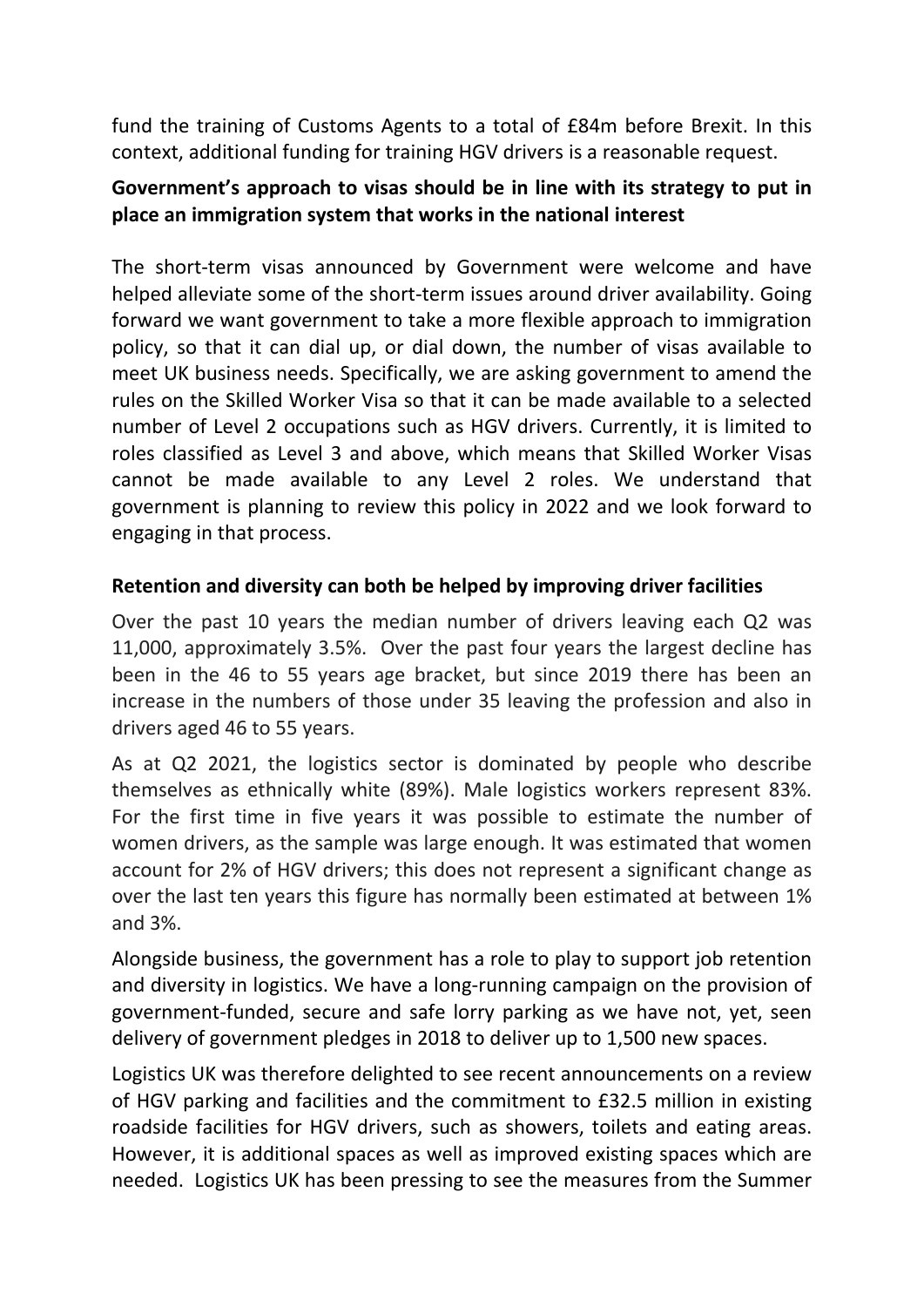2020 DfT parking study begin to be implemented which address: planning; identification and options for sites; linkage to other investments; enforcement and standards for sites.

We also welcome Government commitment to supporting the Year of Logistics initiative, which we proposed to government, with cross-industry support, in June.

# **8. Decarbonising road freight**

# **Zero tailpipe emission technologies must be able to perform all the same functions and operations as effectively as their diesel equivalents**

The road vehicles used by the logistics industry are incredibly varied. As well as different size vehicles in operation for different purposes, specialist equipment may be required, such as an onboard power supply or refrigeration units. Payload, which is the maximum load a vehicle can carry, is also critical to ensure vehicles are used as productively as possible to reduce the overall number of vehicle journeys.

As a significant proportion of transport GHG emissions are produced by road vehicles, this part of logistics needs the greatest focus. Given the nature of commercial vehicles, moving to zero tailpipe emission technologies presents a significant challenge as they must be able to perform all the same functions and operations as effectively as their diesel equivalents, in a cost-effective way for businesses.

Real-world mileage range of battery electric vehicles, for example, is a concern as some commercial vehicles operate 24/7 with limited stoppage time, or they work in locations that have limited access to alternative power sources for recharging. Payload, which is the maximum load a vehicle can carry, must also not be compromised to ensure vehicles are used as productively as possible to reduce the overall number of vehicle journeys.

Logistics UK believes that operators also need clarity and certainty over the right technology solution, or mix of solutions, so they can confidently invest in these vehicles in the future, with the right supporting infrastructure in place for them to operate them. They must be commercially viable, given logistics business generally operate on very low margins. Indeed, in 2020, road operator margins decreased to just 1%<sup>9</sup>.

## **Supporting infrastructure must be delivered**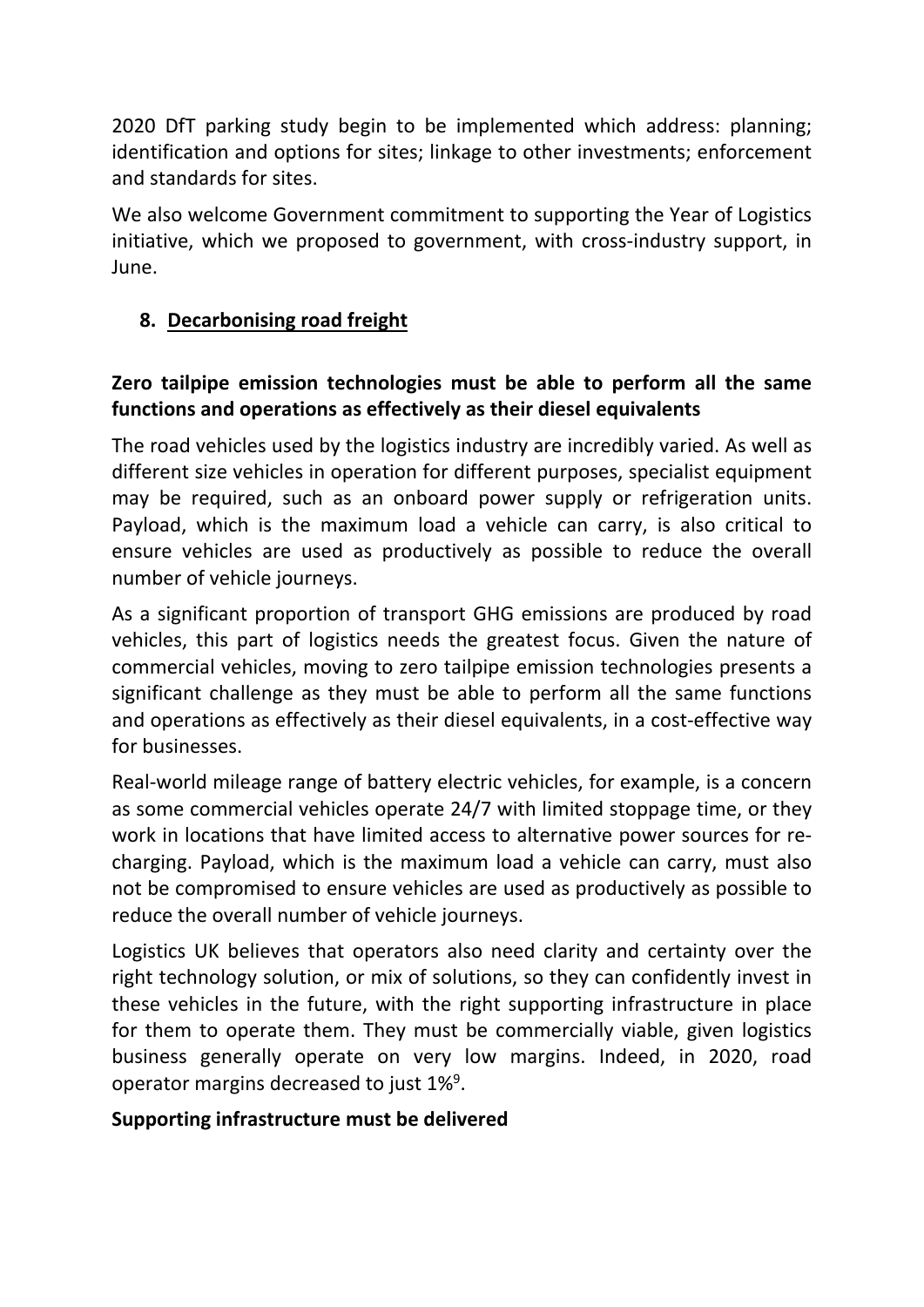The energy and infrastructure needed to support zero tailpipe emission technologies is of interest and concern for our members. Without it, operators simply will not be able to make the transition to these technologies at scale.

We believe it is crucial that a plan is in place to ensure that recharging and refuelling infrastructure is delivered to cater to all vehicle types at the right time and in the right places, which would help operators confidently transition to zero tailpipe technologies. For HGVs, this planning must start now as part of the zero emission road freight trials.

As some operators are currently in the process of electrifying their van fleets, they are already facing challenges with the cost of installing charging infrastructure at their depots, alongside the additional cost if it requires a power upgrade to enable it to have sufficient energy supply. Costs of over £1 million have been reported and it is often not commercially viable, especially if premises are leased. In this instance, if the business relocated, the infrastructure would remain and, in some cases, may even be removed by the landlord, resulting in no further benefit to the business from the investment they had made.

Power upgrades are even more likely to be needed if operators switch to battery electric HGVs in the future, as these vehicles will have larger batteries that will need more power for charging. If fast charging is required, then this will increase the power demand further.

Whether the future solutions are battery electric, electric road systems or hydrogen, all require substantial infrastructure investment and energy capacity. We therefore need coherent targets for infrastructure development, to ensure the phase-out dates for petrol and diesel vehicles can be met.

#### **Low carbon fuels play a vital role and should be supported**

It is widely recognised that low carbon alternative fuels have a crucial role to play in decarbonising road transport. In the Government's Transport Decarbonisation Plan, it states that "low carbon liquid and gaseous fuels – predominantly biofuels deployed in road transport – deliver about a third of all domestic transport carbon savings under current carbon budgets". The Government's stated strategy is to use low carbon fuels across transport in a way that achieves maximum GHG savings.

Logistics UK supports the use of low carbon fuels for road transport, given their ability to immediately lower emissions from both new vehicles and those already in the existing fleet. This is particularly important for HGVs, given that the zero-tailpipe emission solutions are yet to be developed. Furthermore, it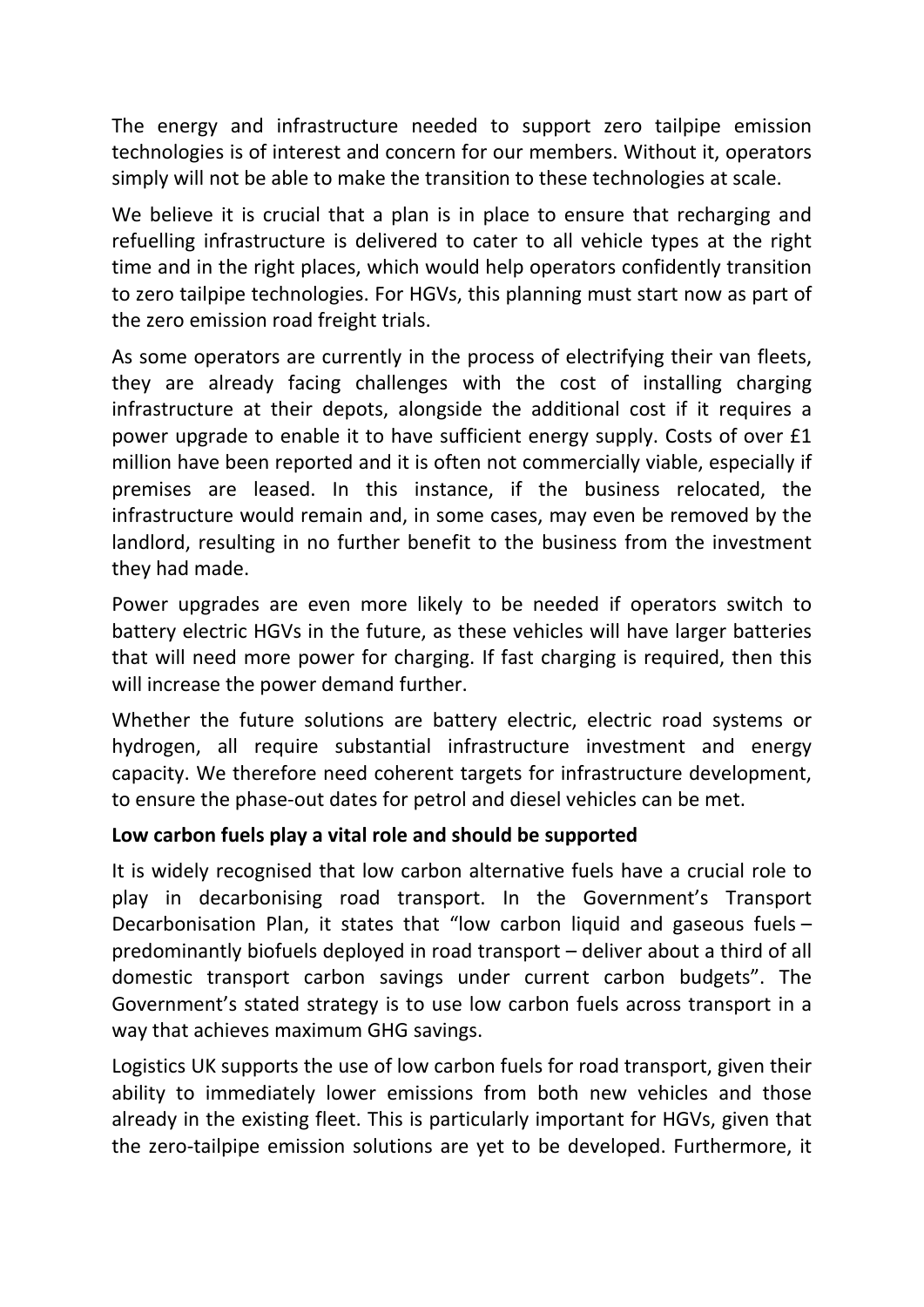will take substantial time for these vehicles to make up the majority of vehicle fleets due to the investment and the time needed to fully transition.

Drop-in fuels, such as HVO, are particularly appealing to operators as no additional infrastructure or investment is needed. Some operators have also already begun investing in biomethane as a diesel alternative, given the immediate reductions in emissions that can be offered. However, barriers to adoption include the increased cost of these fuels compared to diesel, uncertainty over future taxation and incentives, and lack of refuelling stations within geographical reach to support their use.

To support the decarbonisation of road logistics, we have the following recommendations:

- Large-scale technology trials must result in clarity and certainty for HGV operators on which zero tailpipe emission technologies will be commercially viable, enabling long-term business planning.
- Government infrastructure development plans must fully recognise the needs of commercial vehicles and include targets on how, where and when the supporting infrastructure will be in place.
- A public spending programme and regulatory changes must allow for fair and equitable funding upgrades to the electricity network, supporting operators install essential chargepoints at their depots.
- The use of appropriate low carbon fuels must be fully incentivised through the tax system to help operators lower their emissions immediately.
- Maximum permissible weights for alternatively fuelled and zero tailpipe emission powertrains need to be increased, helping avoid vehicle payload becoming compromised.
- The regulatory framework should be future proofed for the long-term shift towards different vehicle powertrains.
- The plug-in grants are continued to support the purchase of ultra-low emission commercial vehicles, coupled with a long-term picture of future measures needed to replace lost fuel duty revenue.

November 2021

## **Endnotes**

<sup>&</sup>lt;sup>1</sup> LST Trial results are available here: [https://www.gov.uk/government/consultations/ending-the-longer-semi](https://www.gov.uk/government/consultations/ending-the-longer-semi-trailer-trial/longer-semi-trailer-trial)[trailer-trial/longer-semi-trailer-trial](https://www.gov.uk/government/consultations/ending-the-longer-semi-trailer-trial/longer-semi-trailer-trial)